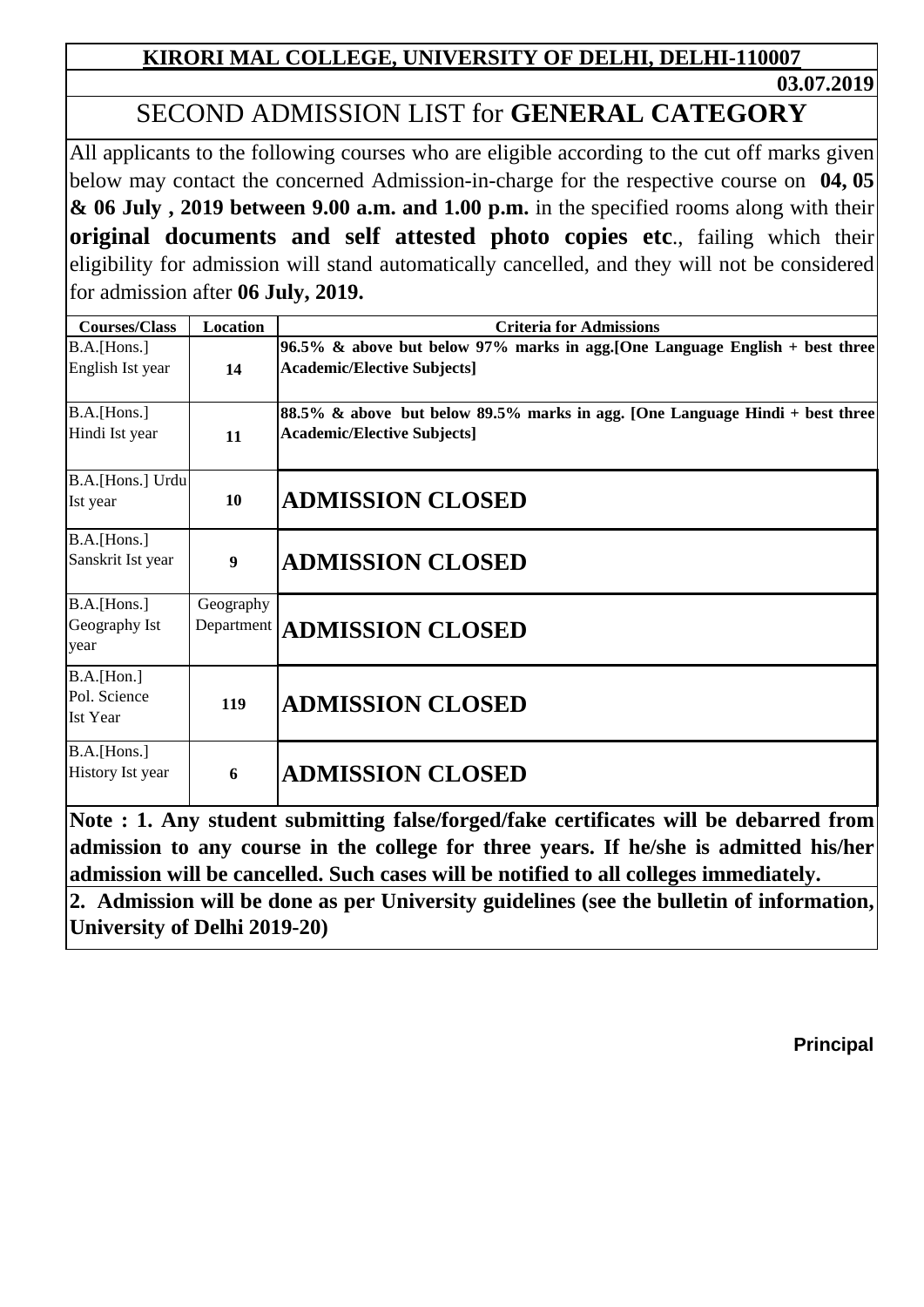### **KIRORI MAL COLLEGE, UNIVERSITY OF DELHI, DELHI-110007** SECOND ADMISSION LIST for **GENERAL CATEGORY**

All applicants to the following courses who are eligible according to the cut off marks given below may contact the concerned Admission-in-charge for the respective course on **04, 05 & 06 July , 2019 between 9.00 a.m. and 1.00 p.m.** in the specified rooms along with their **original documents and self attested photo copies etc**., failing which their eligibility for admission will stand automatically cancelled, and they will not be considered for admission after **06 July, 2019.**

| <b>Courses/Class</b>                                                   | Location                        | <b>Criteria for Admissions</b>                                                                                                                                                                                                             |
|------------------------------------------------------------------------|---------------------------------|--------------------------------------------------------------------------------------------------------------------------------------------------------------------------------------------------------------------------------------------|
| B.A.[Hons.]<br>Economics<br><b>Ist</b><br>year                         | 7                               | 98% and above but below 98.25% marks in agg. [ one language + best three<br>academic/elective subjects.]<br>The applicant must have studied and passed Mathematics at the qualifying exam for<br>admission to B.A. (Honours) in Economics. |
| B.Com.[Hons.]<br>Ist year                                              | 120                             | 97.75% & above but below 98.5% marks in agg. [One Language Hindi/English $+$<br>best three academic/elective subjects.] The applicant must have studied and passed<br>Mathematics/Business Mathematics at the qualifying examination.      |
| B.Com.<br>Ist year                                                     | 118                             | 97.25% & above but below 97.5% marks in agg. [One Language Hindi/English +<br>best three academic/elective subjects.]                                                                                                                      |
| <b>B.Sc.Physical</b><br>Sciences Ist yr                                | $PLT-1$                         | 93.66 % & above marks in agg. PCM (C=Chemistry)                                                                                                                                                                                            |
| <b>B.Sc.Physical</b><br>Science<br>with<br>Computer<br>Science         | Computer<br>Department          | <b>ADMISSION CLOSED</b>                                                                                                                                                                                                                    |
| B.Sc.<br>Life<br>Science Ist yr                                        | Botany<br>Department            | <b>ADMISSION CLOSED</b>                                                                                                                                                                                                                    |
| B.Sc.Applied Physical<br>Sciences<br>(Analytical<br>Chemistry) Ist yr. | Chem.Staff<br>R.No. 01          | 92.66% & above but below 93% marks in agg. PCM(C=Chemistry)                                                                                                                                                                                |
| B.Sc.[Hon.]<br>Physics Ist year                                        | Physics Staff<br>R.No.01        | 96.33% & above but below 96.66% marks in agg. PCM (C=Chemistry)                                                                                                                                                                            |
| B.Sc.[Hon.]<br>Chemistry<br><b>Ist</b>                                 | R.No. 01                        | Chem.Staff $ 95.66\%$ & above but below 96% marks in agg. PCM (C=Chemistry)                                                                                                                                                                |
| B.Sc.[Hon.]<br>Botany Ist year                                         | <b>Botany</b><br>Department     | 94% & above marks in agg. PCB (B=Biotechnology/Biology) (C=Chemistry)                                                                                                                                                                      |
| B.Sc.[Hon.]<br>Zoology Ist year                                        | Zoology<br>Department           | 96% & above but below 97.33% marks in agg. PCB (B=Biotechnology/Biology)<br>$(C=Chemistry)$                                                                                                                                                |
| B.Sc.[Hon.]<br>Statistics Ist year                                     | <b>Statistics</b><br>Department | 96.5% & above but below 97% marks in agg. [one language+Mathematics +best two<br>elective /academic subjects]                                                                                                                              |
| B.Sc.[Hon.]<br>Mathematics<br>Ist yr                                   | S<br>Department                 | Mathematic 96.5 % & above but below 97% marks in agg. [one language+Mathematics +best two<br>elective /academic subjects]<br>Note · 1 Any student submitting folse/forged/folse certificates will be debarred from admission to            |

**Note : 1. Any student submitting false/forged/fake certificates will be debarred from admission to any course in the college for three years. If he/she is admitted his/her admission will be cancelled. Such cases will be notified to all colleges immediately.**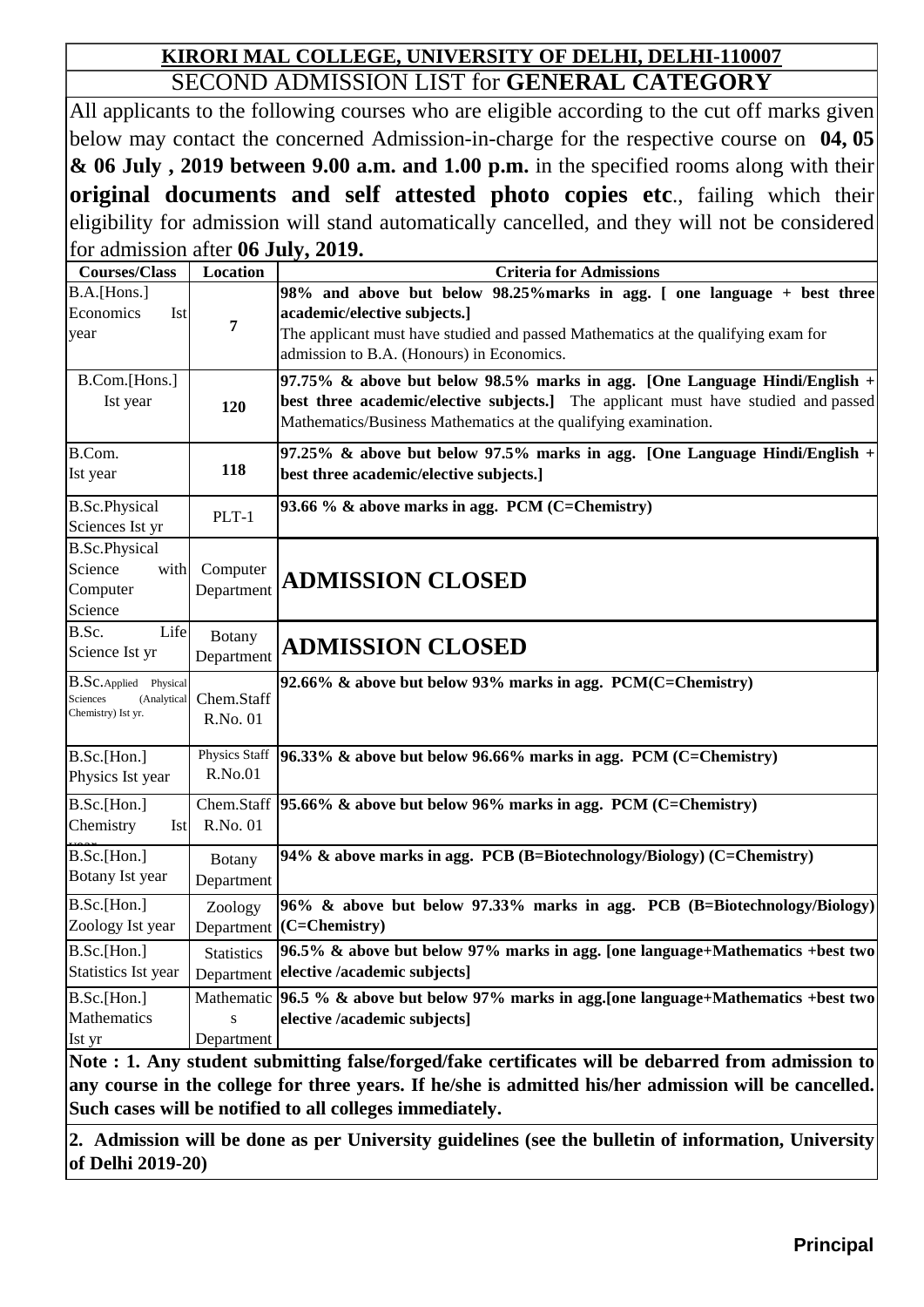**03.07.2019**

# SECOND ADMISSION LIST for **OBC CATEGORY**

All applicants to the following courses who are eligible according to the cut off marks given below may contact the concerned Admission-in-charge for the respective course on **04, 05 & 06 July , 2019 between 9.00 a.m. and 1.00 p.m.** in the specified rooms along with their **original documents and self attested photo copies etc**., failing which their eligibility for admission will stand automatically cancelled, and they will not be considered for admission after **06 July, 2019.**

| <b>Courses/Class</b>                            | Location             | <b>Criteria for Admissions</b>                                                                                       |
|-------------------------------------------------|----------------------|----------------------------------------------------------------------------------------------------------------------|
| B.A.[Hons.]<br>English Ist year                 | 14                   | <b>ADMISSION CLOSED</b>                                                                                              |
| B.A.[Hons.] Hindi<br>Ist year                   | 11                   | $87.5\%$ & above but below 89% marks in agg. [One Language Hindi + best three]<br><b>Academic/Elective Subjects]</b> |
| B.A.[Hons.]<br>Urdu<br>Ist year                 | 10                   | 78.5% & above but below 79% marks in agg. [One Language + best three]<br><b>Academic/Elective Subjects]</b>          |
| B.A.[Hons.]<br>Sanskrit Ist year                | 9                    | $69.5\%$ & above but below 70% marks in agg. [One Language + best three]<br><b>Academic/Elective Subjects]</b>       |
| B.A.[Hons.]<br>Geography Ist year               | Department Subjects] | Geography 95.5% and above marks in agg. [with one Language +best three Academic/Elective                             |
| B.A.[ <i>Hom.</i> ]<br>Pol. Science<br>Ist Year | 119                  | <b>ADMISSION CLOSED</b>                                                                                              |
| B.A.[Hons.]<br>History Ist year                 | 6                    | 94% and above marks in agg. [One Language +best three Academic/Elective Subjects]                                    |

**Note : 1. Any student submitting false/forged/fake certificates will be debarred from admission to any course in the college for three years. If he/she is admitted his/her admission will be cancelled. Such cases will be notified to all colleges immediately.**

**2. Admission will be done as per University guidelines (see the bulletin of information, University of Delhi 2019-20)**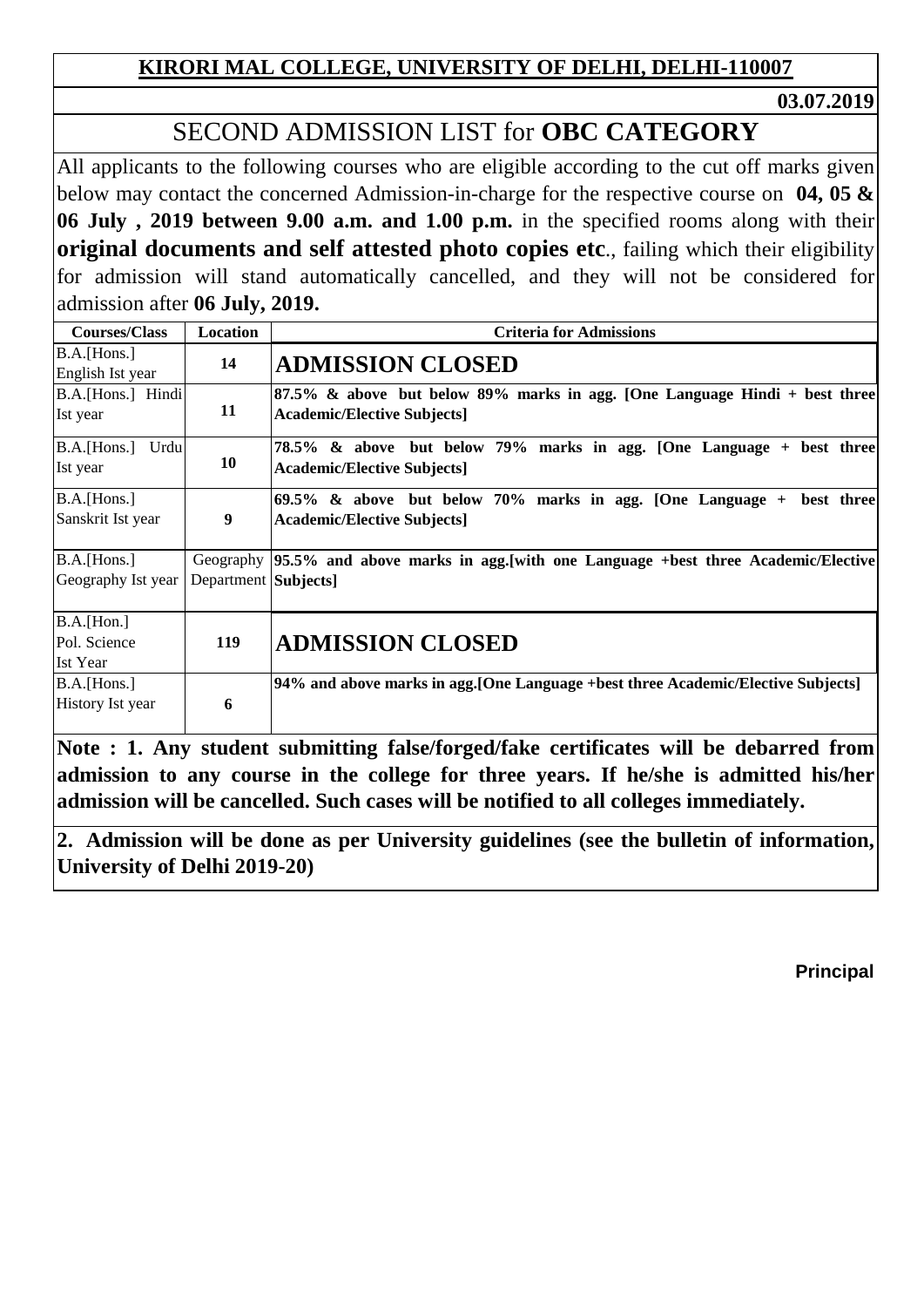### **KIRORI MAL COLLEGE, UNIVERSITY OF DELHI, DELHI-110007** SECOND ADMISSION LIST for **OBC CATEGORY**

All applicants to the following courses who are eligible according to the cut off marks given below may contact the concerned Admission-in-charge for the respective course on **04, 05 & 06 July , 2019 between 9.00 a.m. and 1.00 p.m.** in the specified rooms along with their **original documents and self attested photo copies etc**., failing which their eligibility for admission will stand automatically cancelled, and they will not be considered for admission after **06 July, 2019.**

| <b>Courses/Class</b>                                        | $\sim$ $\sim$ $\sim$ $\sim$ $\sim$<br>Location | <b>Criteria for Admissions</b>                                                    |
|-------------------------------------------------------------|------------------------------------------------|-----------------------------------------------------------------------------------|
| B.A.[Hons.]                                                 |                                                | 95.75% and above but below 96% marks in agg. [ one language + best three          |
| Economics Ist year                                          |                                                | academic/elective subjects.]                                                      |
|                                                             | 7                                              | The applicant must have studied and passed Mathematics at the qualifying exam for |
|                                                             |                                                | admission to B.A. (Honours) in Economics.                                         |
| B.Com.[Hons.]                                               |                                                | 95.75% & above but below 97.5% marks in agg. [One Language Hindi/English + best]  |
| Ist year                                                    | 120                                            | three academic/elective subjects.]<br>The applicant must have studied and passed  |
|                                                             |                                                | Mathematics/Business Mathematics at the qualifying examination.                   |
| B.Com.                                                      |                                                | 96.25% & above but below 96.5% marks in agg. [One Language Hindi/English + best]  |
| Ist year                                                    | 118                                            | three academic/elective subjects.]                                                |
|                                                             |                                                |                                                                                   |
| <b>B.Sc.Physical</b>                                        | $PLT-1$                                        | 92.66 % & above but below 93% marks in agg. PCM (C=Chemistry)                     |
| Sciences Ist yr                                             |                                                |                                                                                   |
| <b>B.Sc.Physical</b>                                        | Computer                                       | 92.66 % & above but below 93% marks in agg. PCM (C= Chemistry/Computer)           |
| Science<br>with                                             | Department                                     | Science)                                                                          |
| <b>Computer Science</b>                                     |                                                |                                                                                   |
| B.Sc. Life Science                                          | <b>Botany</b>                                  | 90.66% & above but below 91% marks in agg. PCB (B=Biotechnology/Biology)          |
| Ist yr                                                      | Department                                     | (C=Chemistry)                                                                     |
|                                                             |                                                |                                                                                   |
| <b>B.Sc.</b> Applied<br>Physical<br>Sciences<br>(Analytical | Chem.Staff                                     | $90.66\%$ & above but below 91.33% marks in agg. PCM(C=Chemistry)                 |
| Chemistry) Ist yr.                                          | R.No. 01                                       |                                                                                   |
| B.Sc.[Hon.]                                                 | Physics Staff                                  | $95.66\%$ & above but below 96% marks in agg. PCM (C=Chemistry)                   |
| Physics Ist year                                            | R.No.01                                        |                                                                                   |
| B.Sc.[Hon.]                                                 | Chem.Staff                                     | $ 95\% \&$ above but below 95.33% marks in agg. PCM (C=Chemistry)                 |
| <b>Chemistry Ist Year</b>                                   | R.No. 01                                       |                                                                                   |
| B.Sc.[Hon.]                                                 | <b>Botany</b>                                  | 92% & above marks in agg. PCB (B=Biotechnology/Biology) (C=Chemistry)             |
| Botany Ist year                                             | Department                                     |                                                                                   |
| B.Sc.[Hon.]                                                 | Zoology                                        | 94% & above but below 95.33% marks in agg. PCB (B=Biotechnology/Biology)          |
| Zoology Ist year                                            |                                                | Department (C=Chemistry)                                                          |
| B.Sc.[ <sub>Hom.</sub> ]                                    | <b>Statistics</b>                              | 95.5% & above but below 96% marks in agg. [one language+Mathematics +best two]    |
| Statistics Ist year                                         |                                                | Department elective /academic subjects]                                           |
| B.Sc.[ <sub>Hom.</sub> ]                                    | Mathematics                                    | 96 % & above but below 96.5% marks in agg. [one language+Mathematics +best two    |
| Mathematics Ist yr                                          | Department                                     | elective /academic subjects]                                                      |
|                                                             |                                                |                                                                                   |

**Note : 1. Any student submitting false/forged/fake certificates will be debarred from admission to any course in the college for three years. If he/she is admitted his/her admission will be cancelled. Such cases will be notified to all colleges immediately.**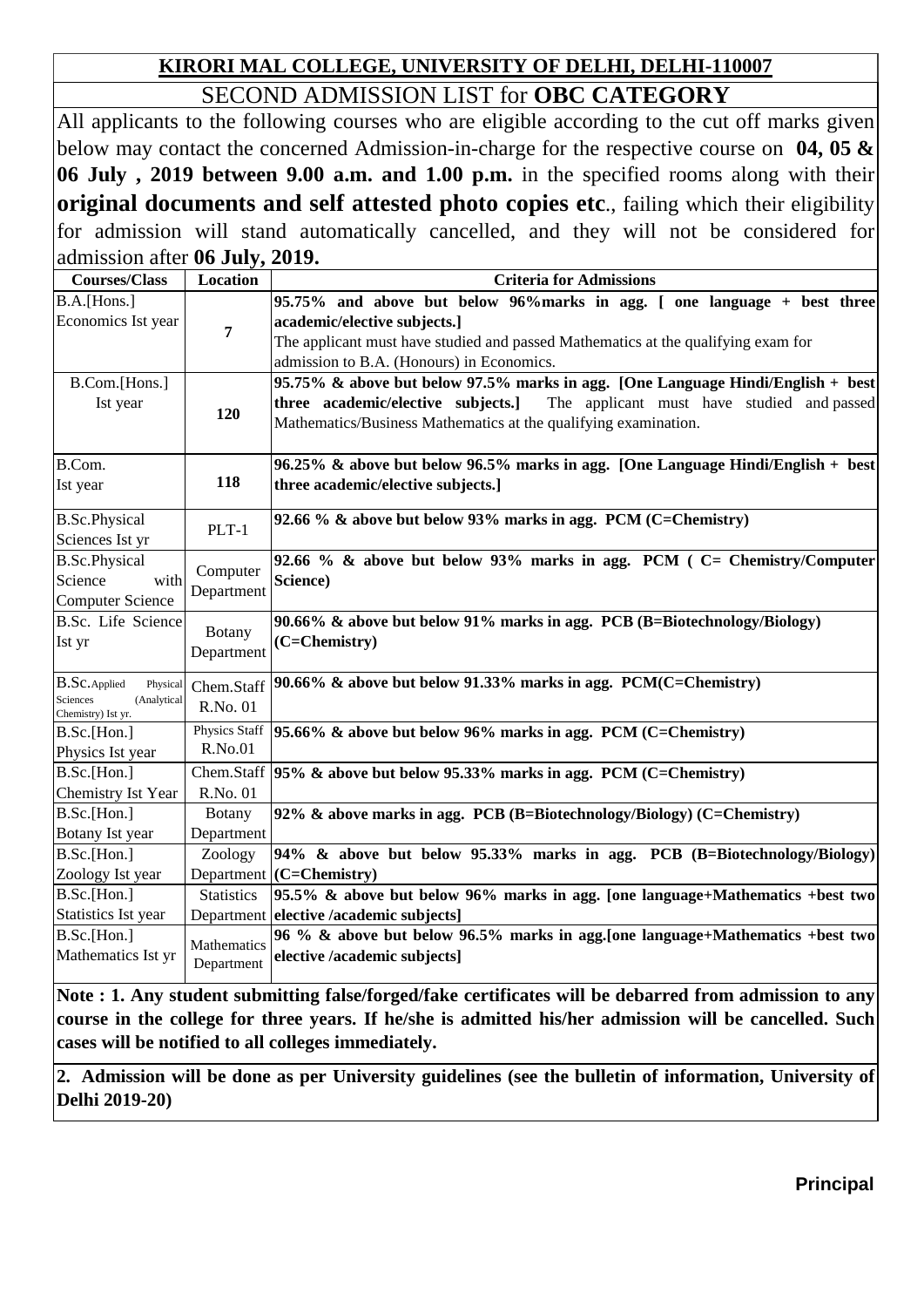**03.07.2019**

# SECOND ADMISSION LIST for **SC CATEGORY**

All applicants to the following courses who are eligible according to the cut off marks given below may contact the concerned Admission-in-charge for the respective course on **04, 05 & 06 July , 2019 between 9.00 a.m. and 1.00 p.m.** in the specified rooms along with their **original documents and self attested photo copies etc**., failing which their eligibility for admission will stand automatically cancelled, and they will not be considered for admission after **06 July, 2019.**

| <b>Courses/Class</b>                                       | Location         | <b>Criteria for Admissions</b>                                                                                                    |
|------------------------------------------------------------|------------------|-----------------------------------------------------------------------------------------------------------------------------------|
| B.A.[Hons.]<br>English Ist year                            | 14               | 90% & above but below 91% marks in agg. [One Language English + best three<br><b>Academic/Elective Subjects]</b>                  |
| B.A.[Hons.] Hindi<br>Ist year                              | 11               | 86% & above but below 87% marks in agg. [One Language Hindi + best three]<br><b>Academic/Elective Subjects]</b>                   |
| Urdu<br>B.A.[Hons.]<br>Ist year                            | 10               | 77% & above but below 78% marks in agg. [One Language + best three]<br><b>Academic/Elective Subjects]</b>                         |
| B.A.[Hons.]<br>Sanskrit Ist year                           | $\boldsymbol{9}$ | 69.5% & above but below 70% marks in agg. [One Language + best three<br><b>Academic/Elective Subjects]</b>                        |
| B.A.[Hons.]<br>Geography Ist year                          |                  | Geography 94.75% and above but below 95% marks in agg. [with one Language +best three<br>Department   Academic/Elective Subjects] |
| B.A.[ <sub>Hom.</sub> ]<br>Pol. Science<br><b>Ist Year</b> | 119              | <b>ADMISSION CLOSED</b>                                                                                                           |
| B.A.[Hons.]<br>History Ist year                            | 6                | <b>ADMISSION CLOSED</b><br>$\cdots$<br>. .<br>$\blacksquare$                                                                      |

**Note : 1. Any student submitting false/forged/fake certificates will be debarred from admission to any course in the college for three years. If he/she is admitted his/her admission will be cancelled. Such cases will be notified to all colleges immediately.**

**2. Admission will be done as per University guidelines (see the bulletin of information, University of Delhi 2019-20)**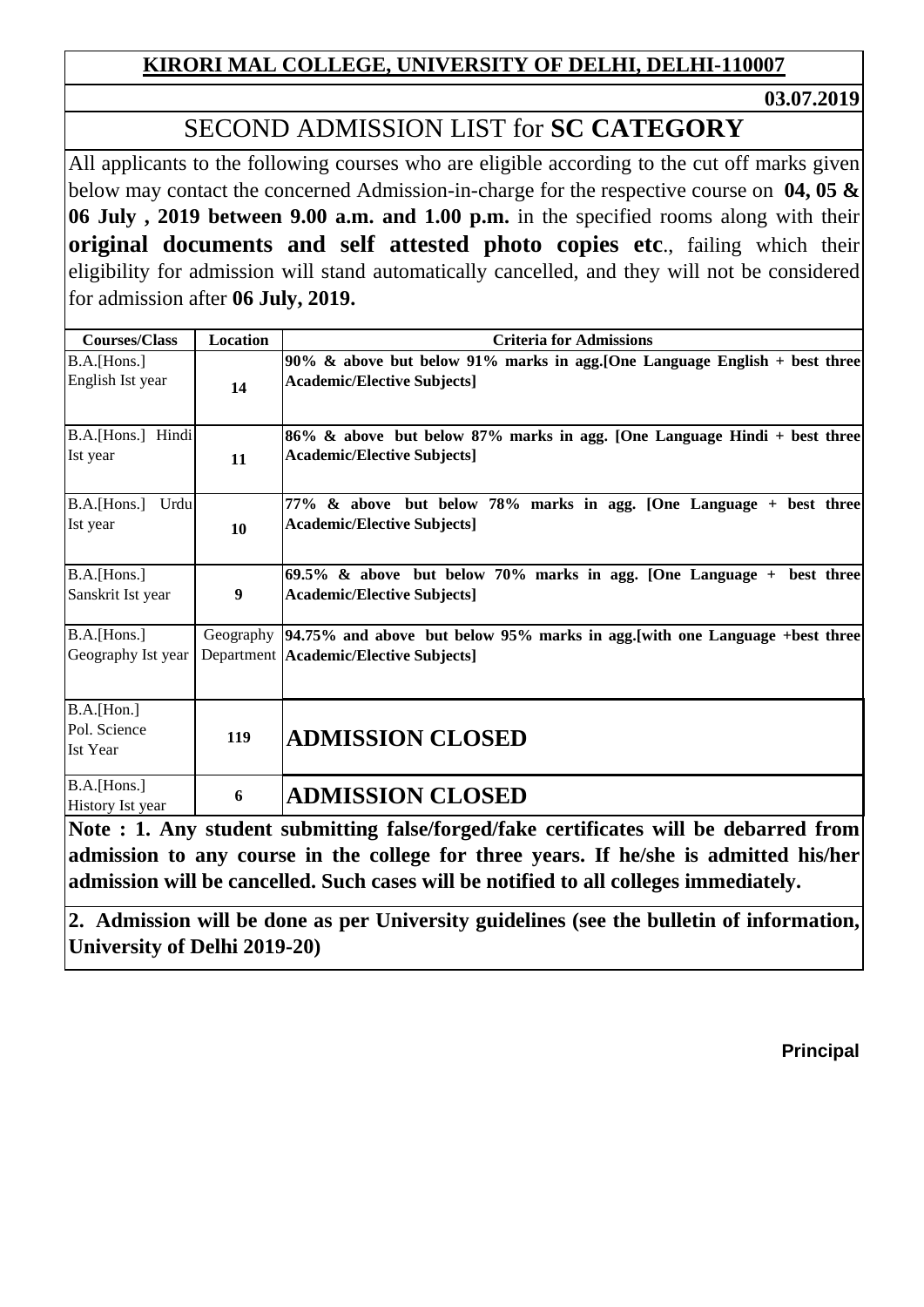### **KIRORI MAL COLLEGE, UNIVERSITY OF DELHI, DELHI-110007** SECOND ADMISSION LIST for **SC CATEGORY**

All applicants to the following courses who are eligible according to the cut off marks given below may contact the concerned Admission-in-charge for the respective course on **04, 05 & 06 July , 2019 between 9.00 a.m. and 1.00 p.m.** in the specified rooms along with their **original documents and self attested photo copies etc**., failing which their eligibility for admission will stand automatically cancelled, and they will not be considered for admission after **06 July, 2019.**

| <b>Courses/Class</b>                                                                     | <b>Location</b>                                     | <b>Criteria for Admissions</b>                                                                                                                                                                                                               |
|------------------------------------------------------------------------------------------|-----------------------------------------------------|----------------------------------------------------------------------------------------------------------------------------------------------------------------------------------------------------------------------------------------------|
| B.A.[Hons.]<br>Economics Ist year                                                        | $\overline{7}$                                      | 91.5% and above but below 91.75% marks in agg. [ one language + best three<br>academic/elective subjects.]<br>The applicant must have studied and passed Mathematics at the qualifying exam for<br>admission to B.A. (Honours) in Economics. |
| B.Com.[Hons.]<br>Ist year                                                                | 120                                                 | 92.5% & above but below 94.5% marks in agg. [One Language Hindi/English +<br>best three academic/elective subjects.] The applicant must have studied and passed<br>Mathematics/Business Mathematics at the qualifying examination.           |
| B.Com.<br>Ist year                                                                       | 118                                                 | 93.75% & above but below 94% marks in agg. [One Language Hindi/English + best]<br>three academic/elective subjects.]                                                                                                                         |
| <b>B.Sc.Physical</b><br>Sciences Ist yr                                                  | $PLT-1$                                             | 87 % & above but below 88% marks in agg. PCM (C=Chemistry)                                                                                                                                                                                   |
| <b>B.Sc.Physical</b><br>Science<br>with<br><b>Computer Science</b>                       | Computer<br>Department                              | 88.33 % & above but below 89% marks in agg. PCM (C= Chemistry/Computer<br>Science)                                                                                                                                                           |
| B.Sc. Life Science<br>Ist yr                                                             | Botany<br>Department                                | <b>ADMISSION CLOSED</b>                                                                                                                                                                                                                      |
| <b>B.Sc.</b> Applied<br>Physical<br><b>Sciences</b><br>(Analytical<br>Chemistry) Ist yr. | Chem.Staff<br>R.No. 01                              | 87.33% & above but below 88% marks in agg. PCM(C=Chemistry)                                                                                                                                                                                  |
| B.Sc.[Hon.]<br>Physics Ist year                                                          | <b>Physics Staff</b><br>R.No.01                     | 91.33% & above but below 92% marks in agg. PCM (C=Chemistry)                                                                                                                                                                                 |
| B.Sc.[Hon.]<br>Chemistry Ist Year                                                        | Chem.Staff<br>R.No. 01                              | $90\%$ & above but below 91% marks in agg. PCM (C=Chemistry)                                                                                                                                                                                 |
| B.Sc.[Hon.]<br>Botany Ist year                                                           | Botany<br>Department                                | 89.66% & above but below 90% marks in agg. PCB (B=Biotechnology/Biology)<br>(C=Chemistry)                                                                                                                                                    |
| B.Sc.[Hon.]<br>Zoology Ist year                                                          | Zoology<br>Department                               | 89.33% & above but below 90.33% marks in agg. PCB (B=Biotechnology/Biology)<br>(C=Chemistry)                                                                                                                                                 |
| B.Sc.[Hon.]<br>Statistics Ist year                                                       | <b>Statistics</b><br>Department                     | 92% & above but below 93% marks in agg. [one language+Mathematics +best two<br>elective /academic subjects]                                                                                                                                  |
| B.Sc.[Hon.]<br>Mathematics Ist yr                                                        | Mathematic<br>$\overline{\mathbf{s}}$<br>Department | 92.75% & above but below 93% marks in agg. [one language+Mathematics +best two<br>elective /academic subjects]                                                                                                                               |

**Note : 1. Any student submitting false/forged/fake certificates will be debarred from admission to any course in the college for three years. If he/she is admitted his/her admission will be cancelled. Such cases will be notified to all colleges immediately.**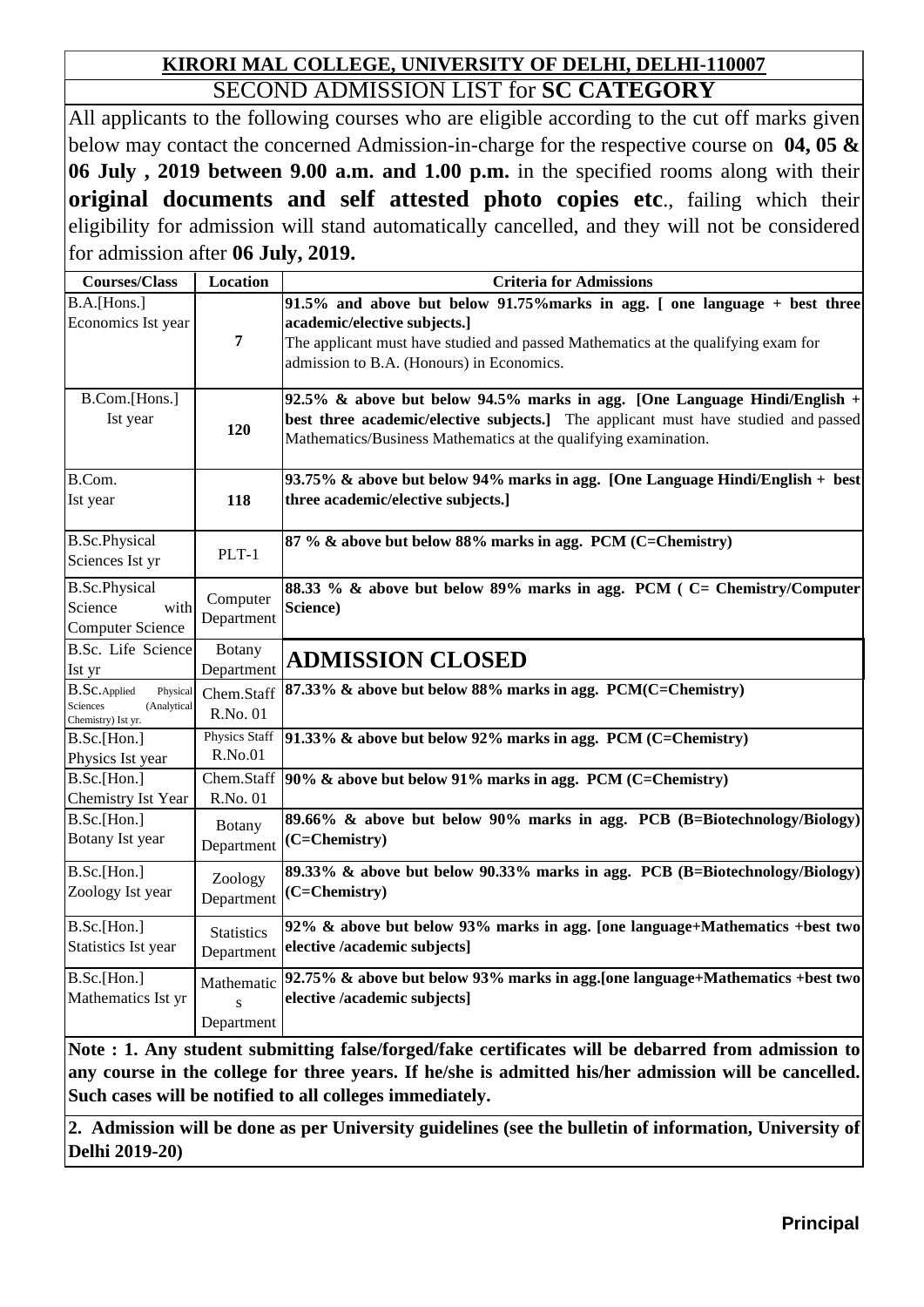**03.07.2019**

# SECOND ADMISSION LIST for **ST CATEGORY**

All applicants to the following courses who are eligible according to the cut off marks given below may contact the concerned Admission-in-charge for the respective course on **04, 05 & 06 July , 2019 between 9.00 a.m. and 1.00 p.m.** in the specified rooms along with their **original documents and self attested photo copies etc**., failing which their eligibility for admission will stand automatically cancelled, and they will not be considered for admission after **06 July, 2019.**

| <b>Courses/Class</b>                   | Location                | <b>Criteria for Admissions</b>                                                                                     |
|----------------------------------------|-------------------------|--------------------------------------------------------------------------------------------------------------------|
| B.A.[Hons.] English<br>Ist year        | 14                      | 89% & above but below 90% marks in agg. [One Language English $+$ best three<br><b>Academic/Elective Subjects]</b> |
| Hindi<br>B.A.[Hons.]<br>Ist year       | 11                      | 86% & above but below 87% marks in agg. [One Language Hindi + best three<br><b>Academic/Elective Subjects]</b>     |
| B.A.[Hons.]<br>Urdu<br>Ist year        | 10                      | 76% & above but below 77% marks in agg. [One Language + best three<br><b>Academic/Elective Subjects]</b>           |
| B.A.[Hons.]<br>Sanskrit Ist year       | 9                       | $69.5\%$ & above but below 70% marks in agg. [One Language + best three<br><b>Academic/Elective Subjects]</b>      |
| B.A.[Hons.]<br>Geography Ist year      | Geography<br>Department | <b>ADMISSION CLOSED</b>                                                                                            |
| B.A.[Hon.]<br>Pol. Science<br>Ist Year | 119                     | <b>ADMISSION CLOSED</b>                                                                                            |
| B.A. [Hons.] History<br>Ist year       | 6                       | <b>ADMISSION CLOSED</b><br>Note : 1 Apr student submitting folge forgod folge certificates will be depended from   |

**Note : 1. Any student submitting false/forged/fake certificates will be debarred from admission to any course in the college for three years. If he/she is admitted his/her admission will be cancelled. Such cases will be notified to all colleges immediately.**

**2. Admission will be done as per University guidelines (see the bulletin of information, University of Delhi 2019-20)**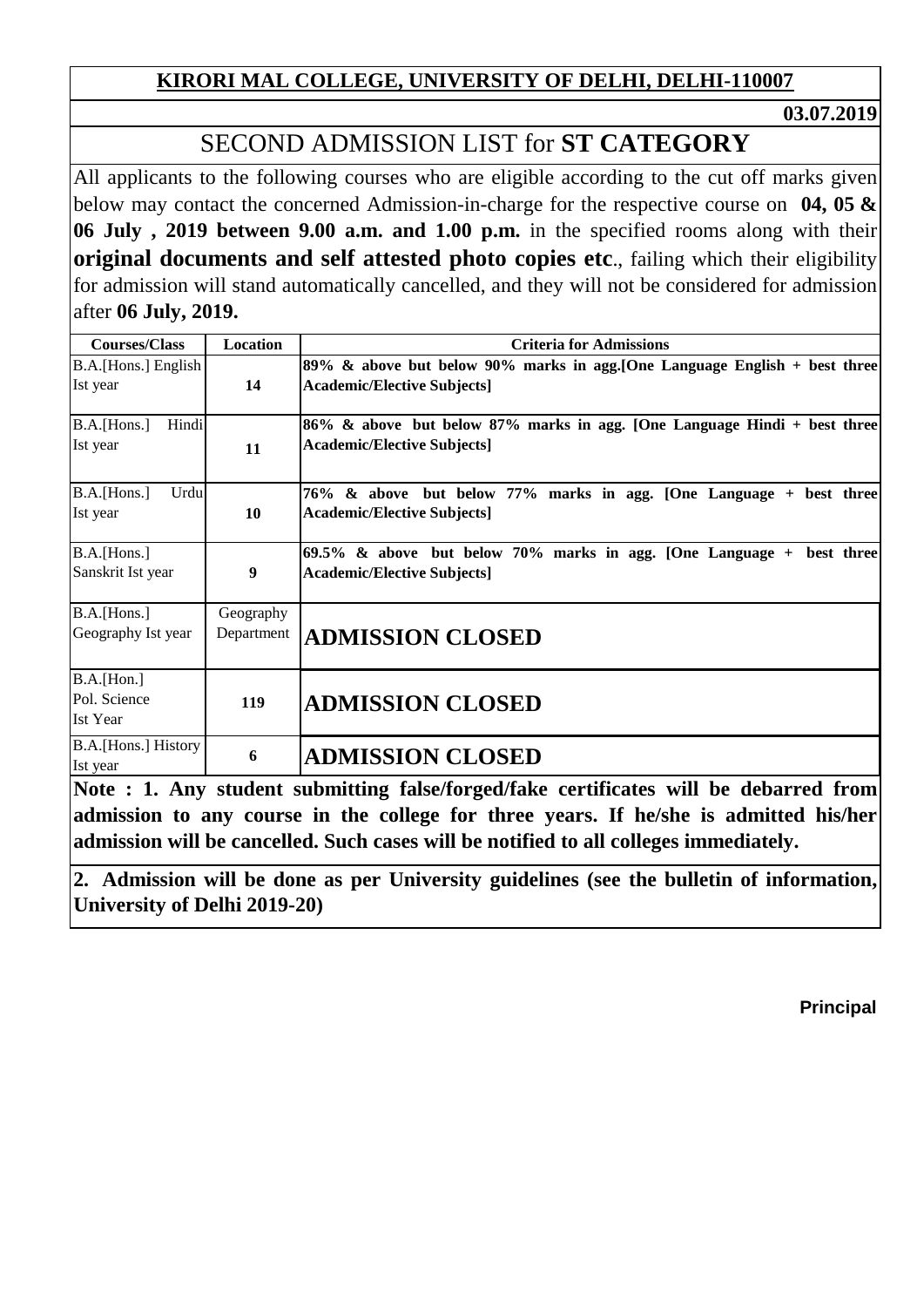#### **KIRORI MAL COLLEGE, UNIVERSITY OF DELHI, DELHI-110007** SECOND ADMISSION LIST for **ST CATEGORY**

All applicants to the following courses who are eligible according to the cut off marks given below may contact the concerned Admission-in-charge for the respective course on **04, 05 & 06 July , 2019 between 9.00 a.m. and 1.00 p.m.** in the specified rooms along with their **original documents and self attested photo copies etc**., failing which their eligibility for admission will stand automatically cancelled, and they will not be considered for admission after **06 July, 2019.**

| <b>Courses/Class</b>                                                                                   | <b>Location</b>             | <b>Criteria for Admissions</b>                                                                                                                                                                                                                |
|--------------------------------------------------------------------------------------------------------|-----------------------------|-----------------------------------------------------------------------------------------------------------------------------------------------------------------------------------------------------------------------------------------------|
| B.A.[Hons.]<br>Economics Ist year                                                                      | 7                           | 90.25% and above but below 90.50% marks in agg. [ one language + best three<br>academic/elective subjects.]<br>The applicant must have studied and passed Mathematics at the qualifying exam for<br>admission to B.A. (Honours) in Economics. |
| B.Com.[Hons.]<br>Ist year                                                                              | 120                         | 87.5% & above but below 92.5% marks in agg. [One Language Hindi/English + best]<br>three academic/elective subjects.]<br>The applicant must have studied and passed<br>Mathematics/Business Mathematics at the qualifying examination.        |
| B.Com.<br>Ist year                                                                                     | 118                         | 91.25% & above but below 91.5% marks in agg. [One Language Hindi/English $+$<br>best three academic/elective subjects.]                                                                                                                       |
| <b>B.Sc.Physical</b><br>Sciences Ist yr                                                                | $PLT-1$                     | 83% & above but below 85% marks in agg. PCM (C=Chemistry)                                                                                                                                                                                     |
| <b>B.Sc.Physical</b><br>Science<br>with<br><b>Computer Science</b>                                     | Computer<br>Department      | 85 % & above but below 86% marks in agg. PCM ( C= Chemistry/Computer<br>Science)                                                                                                                                                              |
| B.Sc. Life Science<br>Ist yr                                                                           | <b>Botany</b><br>Department | <b>ADMISSION CLOSED</b>                                                                                                                                                                                                                       |
| <b>B.Sc.</b> Applied<br>Physical<br>Sciences<br>(Analytical<br>Chemistry) Ist yr.                      | Chem.Staff<br>R.No. 01      | 84% & above but below 85% marks in agg. PCM(C=Chemistry)                                                                                                                                                                                      |
| B.Sc.[Hon.]<br>Physics Ist year                                                                        | Physics Staff<br>R.No.01    | 87.66% & above but below 89% marks in agg. PCM (C=Chemistry)                                                                                                                                                                                  |
| B.Sc.[Hon.]<br>Chemistry Ist Year                                                                      | Chem.Staff<br>R.No. 01      | 87% & above but below 89% marks in agg. PCM (C=Chemistry)                                                                                                                                                                                     |
| B.Sc.[Hon.] Botany<br>Ist year                                                                         | Botany<br>Department        | 89.66% & above but below 90% marks in agg. PCB (B=Biotechnology/Biology)<br>(C=Chemistry)                                                                                                                                                     |
| B.Sc.[Hon.]<br>Zoology Ist year                                                                        | Zoology<br>Department       | 88% & above but below 89.33% marks in agg. PCB (B=Biotechnology/Biology)<br>(C=Chemistry)                                                                                                                                                     |
| B.Sc.[Hon.]                                                                                            | <b>Statistics</b>           | 90.5% & above but below 91% marks in agg. [one language+Mathematics +best two                                                                                                                                                                 |
| Statistics Ist year                                                                                    | Department                  | elective /academic subjects]                                                                                                                                                                                                                  |
| B.Sc.[Hon.]<br>Mathematics Ist yr                                                                      |                             | Mathematics $ 90.75 \text{ %} \&$ above but below 91% marks in agg. [one language+Mathematics +best two<br>Department elective /academic subjects]                                                                                            |
|                                                                                                        |                             |                                                                                                                                                                                                                                               |
| Note : 1. Any student submitting false/forged/fake certificates will be debarred from admission to any |                             |                                                                                                                                                                                                                                               |

**course in the college for three years. If he/she is admitted his/her admission will be cancelled. Such cases will be notified to all colleges immediately.**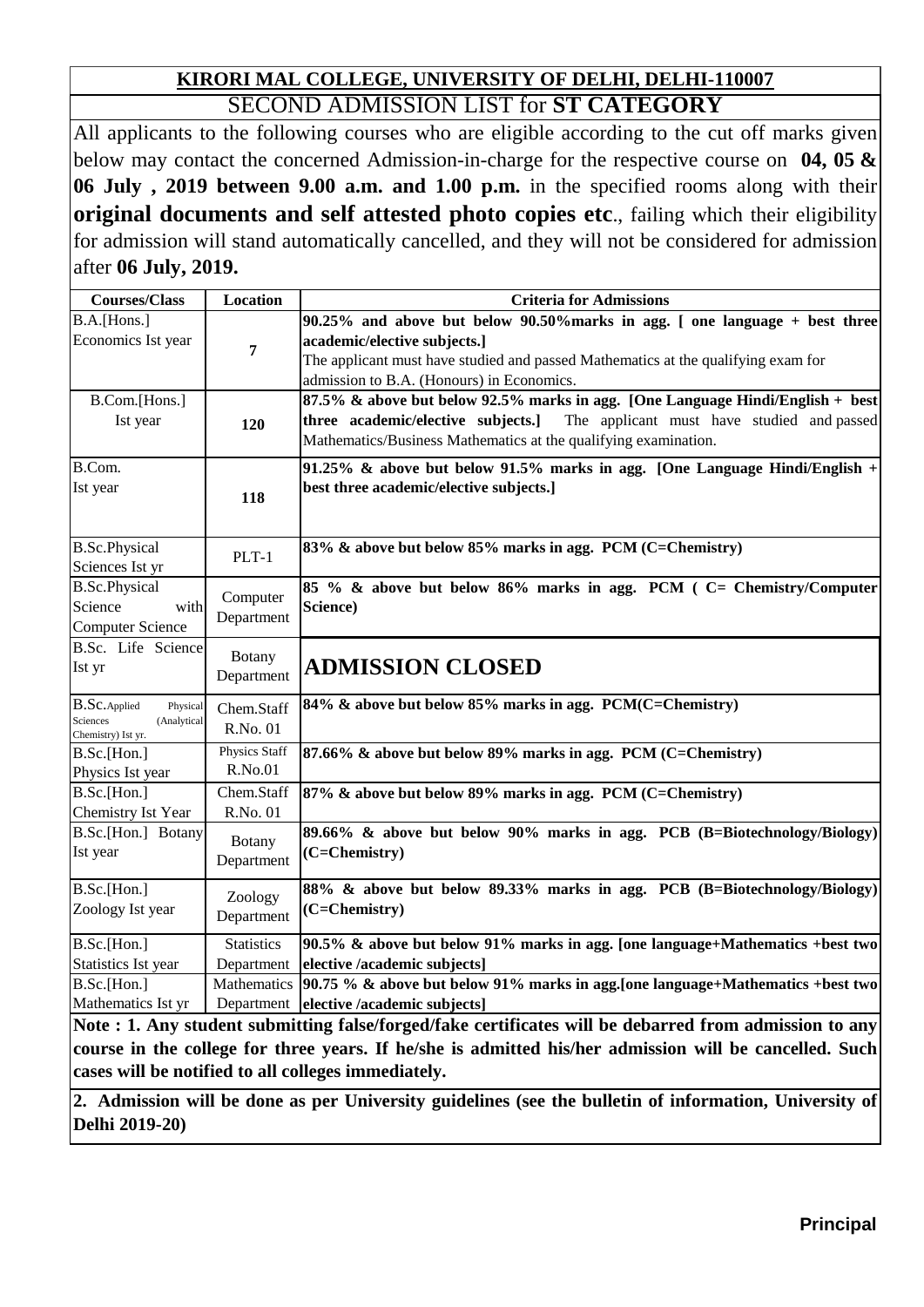**03.07.2019**

# SECOND ADMISSION LIST for **PH CATEGORY**

All applicants to the following courses who are eligible according to the cut off marks given below may contact the concerned Admission-in-charge for the respective course on **04, 05 & 06 July , 2019 between 9.00 a.m. and 1.00 p.m.** in the specified rooms along with their **original documents and self attested photo copies etc**., failing which their eligibility for admission will stand automatically cancelled, and they will not be considered for admission after **06 July, 2019.**

| <b>Courses/Class</b>                                   | Location  | <b>Criteria for Admissions</b>                                                                                       |
|--------------------------------------------------------|-----------|----------------------------------------------------------------------------------------------------------------------|
| B.A. [Hons.] English<br>Ist year                       | 14        | 92% & above but below 93% marks in agg. [One Language English + best three]<br><b>Academic/Elective Subjects]</b>    |
| Hindi<br>B.A.[Hons.]<br>Ist year                       | 11        | 87% & above marks in agg. [One Language Hindi + best three Academic/Elective<br>Subjects]                            |
| Urdu<br>B.A.[Hons.]<br>Ist year                        | <b>10</b> | 76% & above but below 77% marks in agg. [One Language + best three]<br><b>Academic/Elective Subjects]</b>            |
| B.A.[Hons.]<br>Sanskrit Ist year                       | 9         | <b>ADMISSION CLOSED</b>                                                                                              |
| B.A.[Hons.]<br>Geography Ist year                      | Geography | [92% and above but below 93% marks in agg. [with one Language +best three]<br>Department Academic/Elective Subjects] |
| B.A.[ <i>Hom.</i> ]<br>Pol. Science<br><b>Ist Year</b> | 119       | <b>ADMISSION CLOSED</b>                                                                                              |
| B.A.[Hons.] History<br>Ist year                        | 6         | 89.5% and above but below 90% marks in agg. [One Language +best three<br><b>Academic/Elective Subjects]</b>          |

**Note : 1. Any student submitting false/forged/fake certificates will be debarred from admission to any course in the college for three years. If he/she is admitted his/her admission will be cancelled. Such cases will be notified to all colleges immediately.**

**2. Admission will be done as per University guidelines (see the bulletin of information, University of Delhi 2019-20)**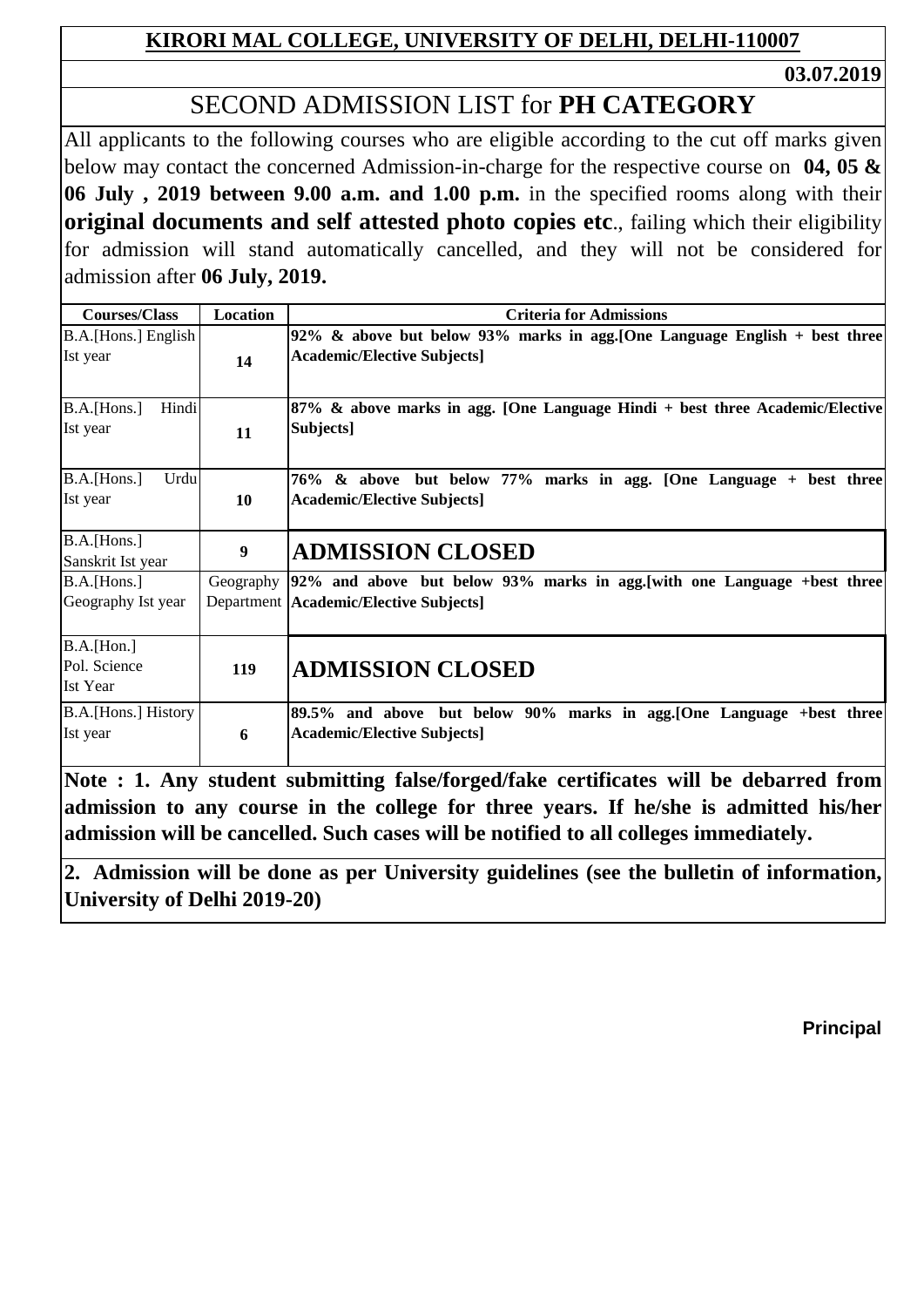#### **KIRORI MAL COLLEGE, UNIVERSITY OF DELHI, DELHI-110007** SECOND ADMISSION LIST for **PH CATEGORY**

All applicants to the following courses who are eligible according to the cut off marks given below may contact the concerned Admission-in-charge for the respective course on **04, 05 & 06 July , 2019 between 9.00 a.m. and 1.00 p.m.** in the specified rooms along with their **original documents and self attested photo copies etc**., failing which their eligibility for admission will stand automatically cancelled, and they will not be considered for admission after **06 July, 2019.**

| B.A.[Hons.]<br>91% and above but below 92.25% marks in agg. [ one language + best three<br>Economics Ist year<br>academic/elective subjects.]<br>$\overline{7}$<br>The applicant must have studied and passed Mathematics at the qualifying exam for<br>admission to B.A. (Honours) in Economics.<br>89.5% & above but below 90% marks in agg. [One Language Hindi/English + best]<br>B.Com.[Hons.]<br>Ist year<br>three academic/elective subjects.]<br>The applicant must have studied and passed<br>120<br>Mathematics/Business Mathematics at the qualifying examination.<br>B.Com.<br>89% & above marks in agg.<br>[One Language Hindi/English + best three<br>Ist year<br>academic/elective subjects.]<br>118<br><b>B.Sc.Physical</b><br>80 % & above but below 82% marks in agg. PCM (C=Chemistry)<br>$PLT-1$<br>Sciences Ist yr<br>82% & above but below 83% marks in agg. PCM (C= Chemistry/Computer Science)<br><b>B.Sc.Physical</b><br>Computer<br>Science<br>with<br>Department<br><b>Computer Science</b> |
|------------------------------------------------------------------------------------------------------------------------------------------------------------------------------------------------------------------------------------------------------------------------------------------------------------------------------------------------------------------------------------------------------------------------------------------------------------------------------------------------------------------------------------------------------------------------------------------------------------------------------------------------------------------------------------------------------------------------------------------------------------------------------------------------------------------------------------------------------------------------------------------------------------------------------------------------------------------------------------------------------------------------|
|                                                                                                                                                                                                                                                                                                                                                                                                                                                                                                                                                                                                                                                                                                                                                                                                                                                                                                                                                                                                                        |
|                                                                                                                                                                                                                                                                                                                                                                                                                                                                                                                                                                                                                                                                                                                                                                                                                                                                                                                                                                                                                        |
|                                                                                                                                                                                                                                                                                                                                                                                                                                                                                                                                                                                                                                                                                                                                                                                                                                                                                                                                                                                                                        |
|                                                                                                                                                                                                                                                                                                                                                                                                                                                                                                                                                                                                                                                                                                                                                                                                                                                                                                                                                                                                                        |
|                                                                                                                                                                                                                                                                                                                                                                                                                                                                                                                                                                                                                                                                                                                                                                                                                                                                                                                                                                                                                        |
|                                                                                                                                                                                                                                                                                                                                                                                                                                                                                                                                                                                                                                                                                                                                                                                                                                                                                                                                                                                                                        |
|                                                                                                                                                                                                                                                                                                                                                                                                                                                                                                                                                                                                                                                                                                                                                                                                                                                                                                                                                                                                                        |
|                                                                                                                                                                                                                                                                                                                                                                                                                                                                                                                                                                                                                                                                                                                                                                                                                                                                                                                                                                                                                        |
|                                                                                                                                                                                                                                                                                                                                                                                                                                                                                                                                                                                                                                                                                                                                                                                                                                                                                                                                                                                                                        |
|                                                                                                                                                                                                                                                                                                                                                                                                                                                                                                                                                                                                                                                                                                                                                                                                                                                                                                                                                                                                                        |
|                                                                                                                                                                                                                                                                                                                                                                                                                                                                                                                                                                                                                                                                                                                                                                                                                                                                                                                                                                                                                        |
|                                                                                                                                                                                                                                                                                                                                                                                                                                                                                                                                                                                                                                                                                                                                                                                                                                                                                                                                                                                                                        |
|                                                                                                                                                                                                                                                                                                                                                                                                                                                                                                                                                                                                                                                                                                                                                                                                                                                                                                                                                                                                                        |
|                                                                                                                                                                                                                                                                                                                                                                                                                                                                                                                                                                                                                                                                                                                                                                                                                                                                                                                                                                                                                        |
|                                                                                                                                                                                                                                                                                                                                                                                                                                                                                                                                                                                                                                                                                                                                                                                                                                                                                                                                                                                                                        |
|                                                                                                                                                                                                                                                                                                                                                                                                                                                                                                                                                                                                                                                                                                                                                                                                                                                                                                                                                                                                                        |
| B.Sc. Life Science<br>80% & above but below 82% marks in agg. PCB (B=Biotechnology/Biology)<br>Botany                                                                                                                                                                                                                                                                                                                                                                                                                                                                                                                                                                                                                                                                                                                                                                                                                                                                                                                  |
| (C=Chemistry)<br>Ist yr<br>Department                                                                                                                                                                                                                                                                                                                                                                                                                                                                                                                                                                                                                                                                                                                                                                                                                                                                                                                                                                                  |
|                                                                                                                                                                                                                                                                                                                                                                                                                                                                                                                                                                                                                                                                                                                                                                                                                                                                                                                                                                                                                        |
| 80% & above but below 81% marks in agg. PCM(C=Chemistry)<br><b>B.Sc.</b> Applied<br>Physical<br>Chem.Staff                                                                                                                                                                                                                                                                                                                                                                                                                                                                                                                                                                                                                                                                                                                                                                                                                                                                                                             |
| Sciences<br>(Analytical<br>R.No. 01<br>Chemistry) Ist yr.                                                                                                                                                                                                                                                                                                                                                                                                                                                                                                                                                                                                                                                                                                                                                                                                                                                                                                                                                              |
| Physics Staff<br>85% & above but below 86% marks in agg. PCM (C=Chemistry)<br>B.Sc.[Hon.]                                                                                                                                                                                                                                                                                                                                                                                                                                                                                                                                                                                                                                                                                                                                                                                                                                                                                                                              |
| R.No.01<br>Physics Ist year                                                                                                                                                                                                                                                                                                                                                                                                                                                                                                                                                                                                                                                                                                                                                                                                                                                                                                                                                                                            |
| Chem.Staff<br>B.Sc.[Hon.]<br>84% & above but below 85% marks in agg. PCM (C=Chemistry)                                                                                                                                                                                                                                                                                                                                                                                                                                                                                                                                                                                                                                                                                                                                                                                                                                                                                                                                 |
| Chemistry Ist Year<br>R.No. 01                                                                                                                                                                                                                                                                                                                                                                                                                                                                                                                                                                                                                                                                                                                                                                                                                                                                                                                                                                                         |
| B.Sc.[Hon.] Botany<br>84% & above but below 85% marks in agg. PCB (B=Biotechnology/Biology)<br><b>Botany</b>                                                                                                                                                                                                                                                                                                                                                                                                                                                                                                                                                                                                                                                                                                                                                                                                                                                                                                           |
| Department (C=Chemistry)<br>Ist year                                                                                                                                                                                                                                                                                                                                                                                                                                                                                                                                                                                                                                                                                                                                                                                                                                                                                                                                                                                   |
| B.Sc.[Hon.]<br>84% & above but below 85.33% marks in agg. PCB (B=Biotechnology/Biology)<br>Zoology                                                                                                                                                                                                                                                                                                                                                                                                                                                                                                                                                                                                                                                                                                                                                                                                                                                                                                                     |
| Department (C=Chemistry)<br>Zoology Ist year                                                                                                                                                                                                                                                                                                                                                                                                                                                                                                                                                                                                                                                                                                                                                                                                                                                                                                                                                                           |
| B.Sc.[Hon.]<br><b>Statistics</b><br>93% & above but below 94% marks in agg. [one language+Mathematics +best two                                                                                                                                                                                                                                                                                                                                                                                                                                                                                                                                                                                                                                                                                                                                                                                                                                                                                                        |
| Statistics Ist year<br>Department<br>elective /academic subjects]                                                                                                                                                                                                                                                                                                                                                                                                                                                                                                                                                                                                                                                                                                                                                                                                                                                                                                                                                      |
| 91 % & above but below 92% marks in agg. [one language+Mathematics +best two<br>B.Sc.[Hon.]                                                                                                                                                                                                                                                                                                                                                                                                                                                                                                                                                                                                                                                                                                                                                                                                                                                                                                                            |
| Mathematics<br>Mathematics Ist yr<br>elective /academic subjects]                                                                                                                                                                                                                                                                                                                                                                                                                                                                                                                                                                                                                                                                                                                                                                                                                                                                                                                                                      |
| Department                                                                                                                                                                                                                                                                                                                                                                                                                                                                                                                                                                                                                                                                                                                                                                                                                                                                                                                                                                                                             |

**Note : 1. Any student submitting false/forged/fake certificates will be debarred from admission to any course in the college for three years. If he/she is admitted his/her admission will be cancelled. Such cases will be notified to all colleges immediately.**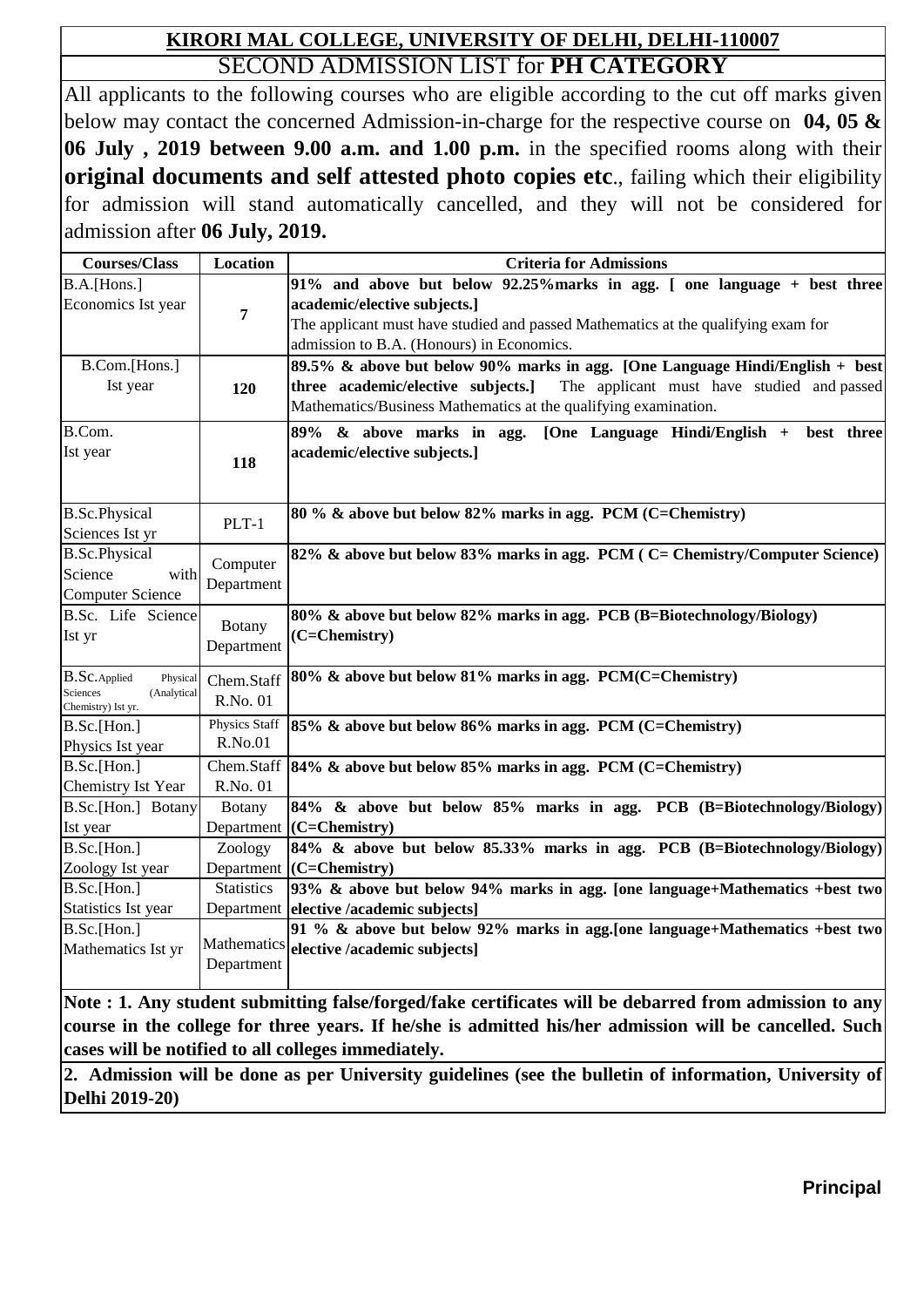**03.07.2019**

## SECOND ADMISSION LIST for **KASHMIRI MIGRANTS**

All applicants to the following courses who are eligible according to the cut off marks given below may contact the concerned Admission-in-charge for the respective course on **04, 05 & 06 July , 2019 between 9.00 a.m. and 1.00 p.m.** in the specified rooms along with their **original documents and self attested photo copies etc**., failing which their eligibility for admission will stand automatically cancelled, and they will not be considered for admission after **06 July, 2019.**

| <b>Courses/Class</b> | Location   | <b>Criteria for Admissions</b>                                                |
|----------------------|------------|-------------------------------------------------------------------------------|
| B.A.[Hons.] English  |            | 92% & above but below 93% marks in agg. [One Language English + best three]   |
| Ist year             | 14         | <b>Academic/Elective Subjects]</b>                                            |
|                      |            |                                                                               |
| Hindi<br>B.A.[Hons.] |            | 86% & above but below 88% marks in agg. [One Language Hindi + best three]     |
| Ist year             | 11         | <b>Academic/Elective Subjects]</b>                                            |
| B.A.[Hons.]<br>Urdu  |            | 76% & above but below 77% marks in agg. [One Language + best three            |
| Ist year             | 10         | <b>Academic/Elective Subjects]</b>                                            |
|                      |            |                                                                               |
| B.A.[Hons.]          |            | 69.5% & above but below 70% marks in agg. [One Language + best three]         |
| Sanskrit Ist year    | 9          | <b>Academic/Elective Subjects]</b>                                            |
|                      |            |                                                                               |
| B.A.[Hons.]          | Geography  | [93% and above but below 93.5% marks in agg. [with one Language + best three] |
| Geography Ist year   |            | Department   Academic/Elective Subjects]                                      |
|                      |            |                                                                               |
| B.A.[ <i>Hom.</i> ]  |            | 93.25% and above but below 93.5% marks in agg. [One Language +best three]     |
| Pol. Science         | <b>119</b> | <b>Academic/Elective Subjects]</b>                                            |
| <b>Ist Year</b>      |            |                                                                               |
| B.A. [Hons.] History |            | 92.5% and above but below 93% marks in agg. [One Language +best three         |
| Ist year             | 6          | <b>Academic/Elective Subjects]</b>                                            |
|                      |            |                                                                               |

**Note : 1. Any student submitting false/forged/fake certificates will be debarred from admission to any course in the college for three years. If he/she is admitted his/her admission will be cancelled. Such cases will be notified to all colleges immediately.**

**2. Admission will be done as per University guidelines (see the bulletin of information, University of Delhi 2019-20)**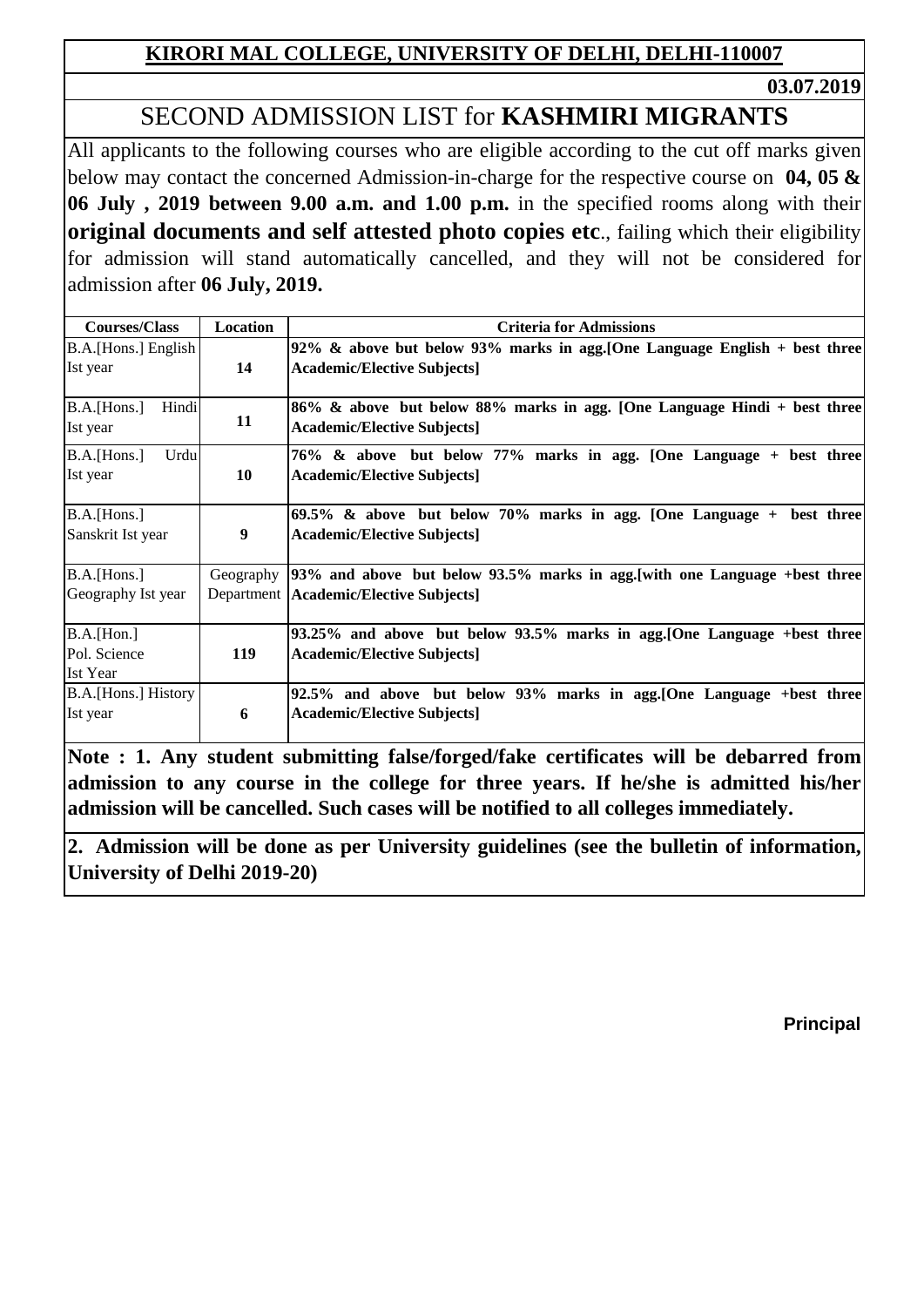### SECOND ADMISSION LIST for **KASHMIRI MIGRANTS KIRORI MAL COLLEGE, UNIVERSITY OF DELHI, DELHI-110007**

All applicants to the following courses who are eligible according to the cut off marks given below may contact the concerned Admission-in-charge for the respective course on **04, 05 & 06 July , 2019 between 9.00 a.m. and 1.00 p.m.** in the specified rooms along with their **original documents and self attested photo copies etc**., failing which their eligibility for admission will stand automatically cancelled, and they will not be considered for admission after **06 July, 2019.**

| <b>Courses/Class</b>                    | <b>Location</b>      | <b>Criteria for Admissions</b>                                                                                                                                                                                                                                                                                                                                                                                                                                                                                                                                                           |
|-----------------------------------------|----------------------|------------------------------------------------------------------------------------------------------------------------------------------------------------------------------------------------------------------------------------------------------------------------------------------------------------------------------------------------------------------------------------------------------------------------------------------------------------------------------------------------------------------------------------------------------------------------------------------|
| B.A.[Hons.]                             |                      | 95% and above but below 95.25% marks in agg. [ one language + best three                                                                                                                                                                                                                                                                                                                                                                                                                                                                                                                 |
| Economics Ist year                      | 7                    | academic/elective subjects.]                                                                                                                                                                                                                                                                                                                                                                                                                                                                                                                                                             |
|                                         |                      | The applicant must have studied and passed Mathematics at the qualifying exam for                                                                                                                                                                                                                                                                                                                                                                                                                                                                                                        |
|                                         |                      | admission to B.A. (Honours) in Economics.                                                                                                                                                                                                                                                                                                                                                                                                                                                                                                                                                |
| B.Com.[Hons.]                           |                      | 88% & above but below 92% marks in agg. [One Language Hindi/English + best]                                                                                                                                                                                                                                                                                                                                                                                                                                                                                                              |
| Ist year                                | 120                  | three academic/elective subjects.] The applicant must have studied and passed<br>Mathematics/Business Mathematics at the qualifying examination.                                                                                                                                                                                                                                                                                                                                                                                                                                         |
|                                         |                      |                                                                                                                                                                                                                                                                                                                                                                                                                                                                                                                                                                                          |
| B.Com.                                  |                      | 90.75% & above but below 91% marks in agg. [One Language Hindi/English + best]                                                                                                                                                                                                                                                                                                                                                                                                                                                                                                           |
| Ist year                                | 118                  | three academic/elective subjects.]                                                                                                                                                                                                                                                                                                                                                                                                                                                                                                                                                       |
|                                         |                      |                                                                                                                                                                                                                                                                                                                                                                                                                                                                                                                                                                                          |
| <b>B.Sc.Physical</b><br>Sciences Ist yr | $PLT-1$              | 86.33% & above but below 87% marks in agg. PCM (C=Chemistry)                                                                                                                                                                                                                                                                                                                                                                                                                                                                                                                             |
| <b>B.Sc.Physical</b>                    | Computer             | 87 % & above but below 88% marks in agg. PCM (C= Chemistry/Computer                                                                                                                                                                                                                                                                                                                                                                                                                                                                                                                      |
| Science<br>with                         | Department           | Science)                                                                                                                                                                                                                                                                                                                                                                                                                                                                                                                                                                                 |
| <b>Computer Science</b>                 |                      |                                                                                                                                                                                                                                                                                                                                                                                                                                                                                                                                                                                          |
| B.Sc. Life Science                      | <b>Botany</b>        | 87% & above but below 89% marks in agg. PCB (B=Biotechnology/Biology)                                                                                                                                                                                                                                                                                                                                                                                                                                                                                                                    |
| Ist yr                                  | Department           | (C=Chemistry)                                                                                                                                                                                                                                                                                                                                                                                                                                                                                                                                                                            |
| B.Sc.Applied Physical                   |                      | 88% & above but below 89% marks in agg. PCM(C=Chemistry)                                                                                                                                                                                                                                                                                                                                                                                                                                                                                                                                 |
| Sciences<br>(Analytical                 | Chem.Staff           |                                                                                                                                                                                                                                                                                                                                                                                                                                                                                                                                                                                          |
| Chemistry) Ist yr.                      | R.No. 01             |                                                                                                                                                                                                                                                                                                                                                                                                                                                                                                                                                                                          |
| B.Sc.[Hon.]                             | <b>Physics Staff</b> | 93% & above but below 95% marks in agg. PCM (C=Chemistry)                                                                                                                                                                                                                                                                                                                                                                                                                                                                                                                                |
| Physics Ist year                        | R.No.01              |                                                                                                                                                                                                                                                                                                                                                                                                                                                                                                                                                                                          |
| B.Sc.[Hon.]                             | Chem.Staff           | [94% & above but below 95% marks in agg. PCM (C=Chemistry)                                                                                                                                                                                                                                                                                                                                                                                                                                                                                                                               |
| Chemistry Ist Year                      | R.No. 01             |                                                                                                                                                                                                                                                                                                                                                                                                                                                                                                                                                                                          |
| B.Sc.[Hon.] Botany                      | Botany               | 92% & above but below 93% marks in agg. PCB (B=Biotechnology/Biology)                                                                                                                                                                                                                                                                                                                                                                                                                                                                                                                    |
| Ist year                                | Department           | $(C=Chemistry)$                                                                                                                                                                                                                                                                                                                                                                                                                                                                                                                                                                          |
| B.Sc.[Hon.]                             | Zoology              | 94% & above but below 95% marks in agg. PCB (B=Biotechnology/Biology)                                                                                                                                                                                                                                                                                                                                                                                                                                                                                                                    |
| Zoology Ist year                        | Department           | (C=Chemistry)                                                                                                                                                                                                                                                                                                                                                                                                                                                                                                                                                                            |
| B.Sc.[Hon.]                             | <b>Statistics</b>    | 93.5% & above but below 94% marks in agg. [one language+Mathematics +best two                                                                                                                                                                                                                                                                                                                                                                                                                                                                                                            |
| Statistics Ist year                     | Department           | elective /academic subjects]                                                                                                                                                                                                                                                                                                                                                                                                                                                                                                                                                             |
| B.Sc.[Hon.]                             | Mathematics          | 94.5 % & above but below 95.5% marks in agg. [one language+Mathematics +best]                                                                                                                                                                                                                                                                                                                                                                                                                                                                                                            |
| Mathematics Ist yr                      | Department           | two elective /academic subjects]                                                                                                                                                                                                                                                                                                                                                                                                                                                                                                                                                         |
| <b>NT AT THE ATT</b>                    |                      | $\mathbf{F}(\mathbf{C}^T) = \mathbf{F}(\mathbf{C}^T)$<br>$\mathbf{F}$<br>$\blacksquare$ $\blacksquare$ $\blacksquare$ $\blacksquare$ $\blacksquare$ $\blacksquare$ $\blacksquare$ $\blacksquare$ $\blacksquare$ $\blacksquare$ $\blacksquare$ $\blacksquare$ $\blacksquare$ $\blacksquare$ $\blacksquare$ $\blacksquare$ $\blacksquare$ $\blacksquare$ $\blacksquare$ $\blacksquare$ $\blacksquare$ $\blacksquare$ $\blacksquare$ $\blacksquare$ $\blacksquare$ $\blacksquare$ $\blacksquare$ $\blacksquare$ $\blacksquare$ $\blacksquare$ $\blacksquare$ $\blacks$<br>$\cdots$ $\cdots$ |

**Note : 1. Any student submitting false/forged/fake certificates will be debarred from admission to any course in the college for three years. If he/she is admitted his/her admission will be cancelled. Such cases will be notified to all colleges immediately.**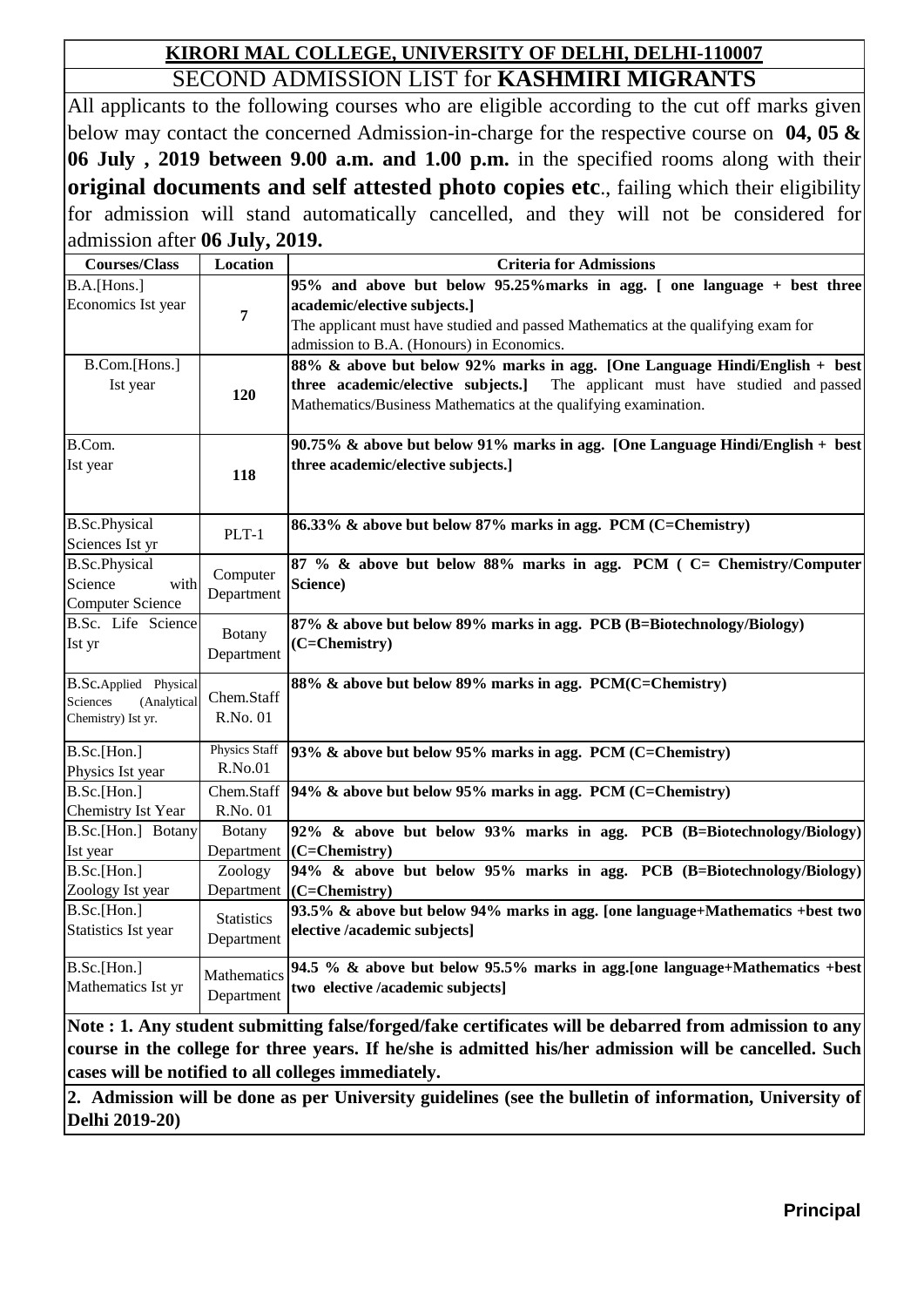**03.07.2019**

# SECOND ADMISSION LIST for **EWS CATEGORY**

All applicants to the following courses who are eligible according to the cut off marks given below may contact the concerned Admission-in-charge for the respective course on **04, 05 & 06 July , 2019 between 9.00 a.m. and 1.00 p.m.** in the specified rooms along with their **original documents and self attested photo copies etc**., failing which their eligibility for admission will stand automatically cancelled, and they will not be considered for admission after **06 July, 2019.**

| <b>Courses/Class</b> | Location   | <b>Criteria for Admissions</b>                                                   |
|----------------------|------------|----------------------------------------------------------------------------------|
| B.A.[Hons.] English  |            | 95.75% & above but below 96% marks in agg. [One Language English + best three    |
| Ist year             | 14         | <b>Academic/Elective Subjects]</b>                                               |
|                      |            |                                                                                  |
| B.A.[Hons.]<br>Hindi |            | 88% & above but below 89% marks in agg. [One Language Hindi + best three]        |
| Ist year             | 11         | <b>Academic/Elective Subjects]</b>                                               |
| Urdu<br>B.A.[Hons.]  |            | 79% & above marks in agg. [One Language + best three Academic/Elective Subjects] |
| Ist year             | 10         |                                                                                  |
| B.A.[Hons.]          |            |                                                                                  |
| Sanskrit Ist year    | 9          | <b>ADMISSION CLOSED</b>                                                          |
| B.A.[Hons.]          | Geography  | 96.25% and above marks in agg. [with one Language +best three Academic/Elective] |
| Geography Ist year   | Department | Subjects]                                                                        |
|                      |            |                                                                                  |
| B.A.[ <i>Hom.</i> ]  |            |                                                                                  |
| Pol. Science         | 119        | <b>ADMISSION CLOSED</b>                                                          |
| <b>Ist Year</b>      |            |                                                                                  |
| B.A. [Hons.] History |            |                                                                                  |
| Ist year             | 6          | <b>ADMISSION CLOSED</b>                                                          |
|                      |            |                                                                                  |

**Note : 1. Any student submitting false/forged/fake certificates will be debarred from admission to any course in the college for three years. If he/she is admitted his/her admission will be cancelled. Such cases will be notified to all colleges immediately.**

**2. Admission will be done as per University guidelines (see the bulletin of information, University of Delhi 2019-20)**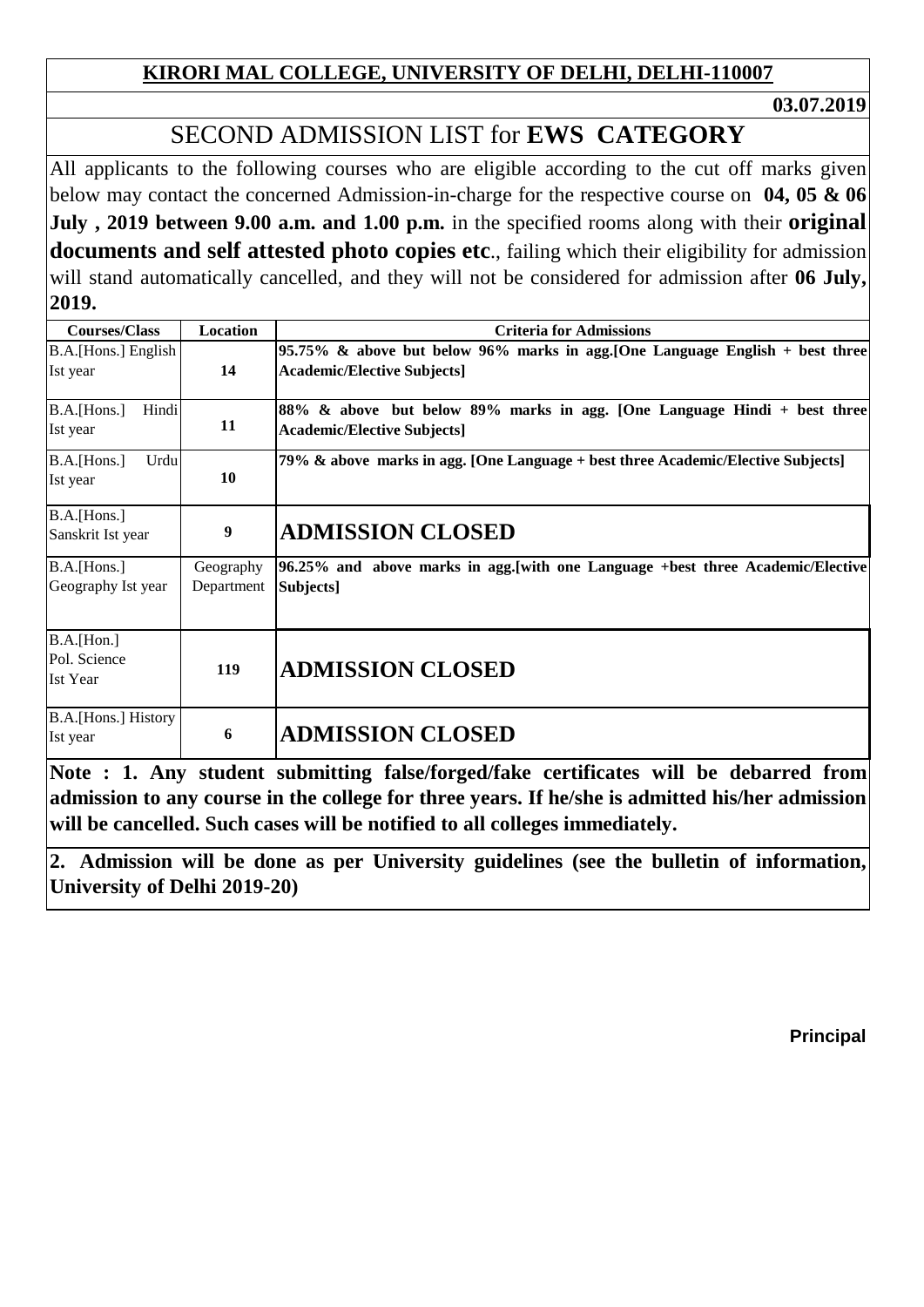#### **KIRORI MAL COLLEGE, UNIVERSITY OF DELHI, DELHI-110007** SECOND ADMISSION LIST for **EWS**

All applicants to the following courses who are eligible according to the cut off marks given below may contact the concerned Admission-in-charge for the respective course on **04, 05 & 06 July , 2019 between 9.00 a.m. and 1.00 p.m.** in the specified rooms along with their **original documents and self attested photo copies etc**., failing which their eligibility for admission will stand automatically cancelled, and they will not be considered for admission after **06 July, 2019.**

| <b>Courses/Class</b>                                                                            | <b>Location</b>                 | <b>Criteria for Admissions</b>                                                                                                                                                                                                                |
|-------------------------------------------------------------------------------------------------|---------------------------------|-----------------------------------------------------------------------------------------------------------------------------------------------------------------------------------------------------------------------------------------------|
| B.A.[Hons.]<br>Economics Ist year                                                               | $\overline{7}$                  | 97.50% and above but below 97.75% marks in agg. [ one language + best three<br>academic/elective subjects.]<br>The applicant must have studied and passed Mathematics at the qualifying exam for<br>admission to B.A. (Honours) in Economics. |
| B.Com.[Hons.]<br>Ist year                                                                       | 120                             | 96.5% & above but below 98.25% marks in agg. [One Language Hindi/English + best]<br>The applicant must have studied and passed<br>three academic/elective subjects.]<br>Mathematics/Business Mathematics at the qualifying examination.       |
| B.Com.<br>Ist year                                                                              | 118                             | 97% & above but below 97.25% marks in agg. [One Language Hindi/English + best]<br>three academic/elective subjects.]                                                                                                                          |
| <b>B.Sc.Physical</b><br>Sciences Ist yr                                                         | $PLT-1$                         | <b>ADMISSION CLOSED</b>                                                                                                                                                                                                                       |
| <b>B.Sc.Physical</b><br>Science<br>with<br><b>Computer Science</b>                              | Computer<br>Department          | <b>ADMISSION CLOSED</b>                                                                                                                                                                                                                       |
| B.Sc. Life Science<br>Ist yr                                                                    | <b>Botany</b><br>Department     | <b>ADMISSION CLOSED</b>                                                                                                                                                                                                                       |
| $\operatorname{B.Sc}$ .<br>Applied<br>Physical<br>Sciences<br>(Analytical<br>Chemistry) Ist yr. | Chem.Staff<br>R.No. 01          | 92.33% & above but below 92.66% marks in agg. PCM(C=Chemistry)                                                                                                                                                                                |
| B.Sc.[Hon.]<br>Physics Ist year                                                                 | <b>Physics Staff</b><br>R.No.01 | 95.66% & above but below 96.33% marks in agg. PCM (C=Chemistry)                                                                                                                                                                               |
| B.Sc.[Hon.]<br>Chemistry Ist Year                                                               | Chem.Staff<br>R.No. 01          | 95.33% & above but below 95.66% marks in agg. PCM $(C=Chemistry)$                                                                                                                                                                             |
| B.Sc.[Hon.] Botany<br>Ist year                                                                  | <b>Botany</b><br>Department     | 93% & above marks in agg. PCB (B=Biotechnology/Biology) (C=Chemistry)                                                                                                                                                                         |
| B.Sc.[Hon.]<br>Zoology Ist year                                                                 | Zoology<br>Department           | 95.66% & above but below 97% marks in agg. PCB (B=Biotechnology/Biology)<br>$(C=Chemistry)$                                                                                                                                                   |
| B.Sc.[Hon.]<br>Statistics Ist year                                                              | <b>Statistics</b><br>Department | 96% & above but below 96.5% marks in agg. [one language+Mathematics +best two<br>elective /academic subjects]                                                                                                                                 |
| B.Sc.[Hon.]<br>Mathematics Ist yr                                                               | Mathematics<br>Department       | 96% & above but below 96.5% marks in agg. [one language+Mathematics +best two<br>elective /academic subjects]                                                                                                                                 |

**Note : 1. Any student submitting false/forged/fake certificates will be debarred from admission to any** course in the college for three years. If he/she is admitted his/her admission will be cancelled. Such cases **will be notified to all colleges immediately.**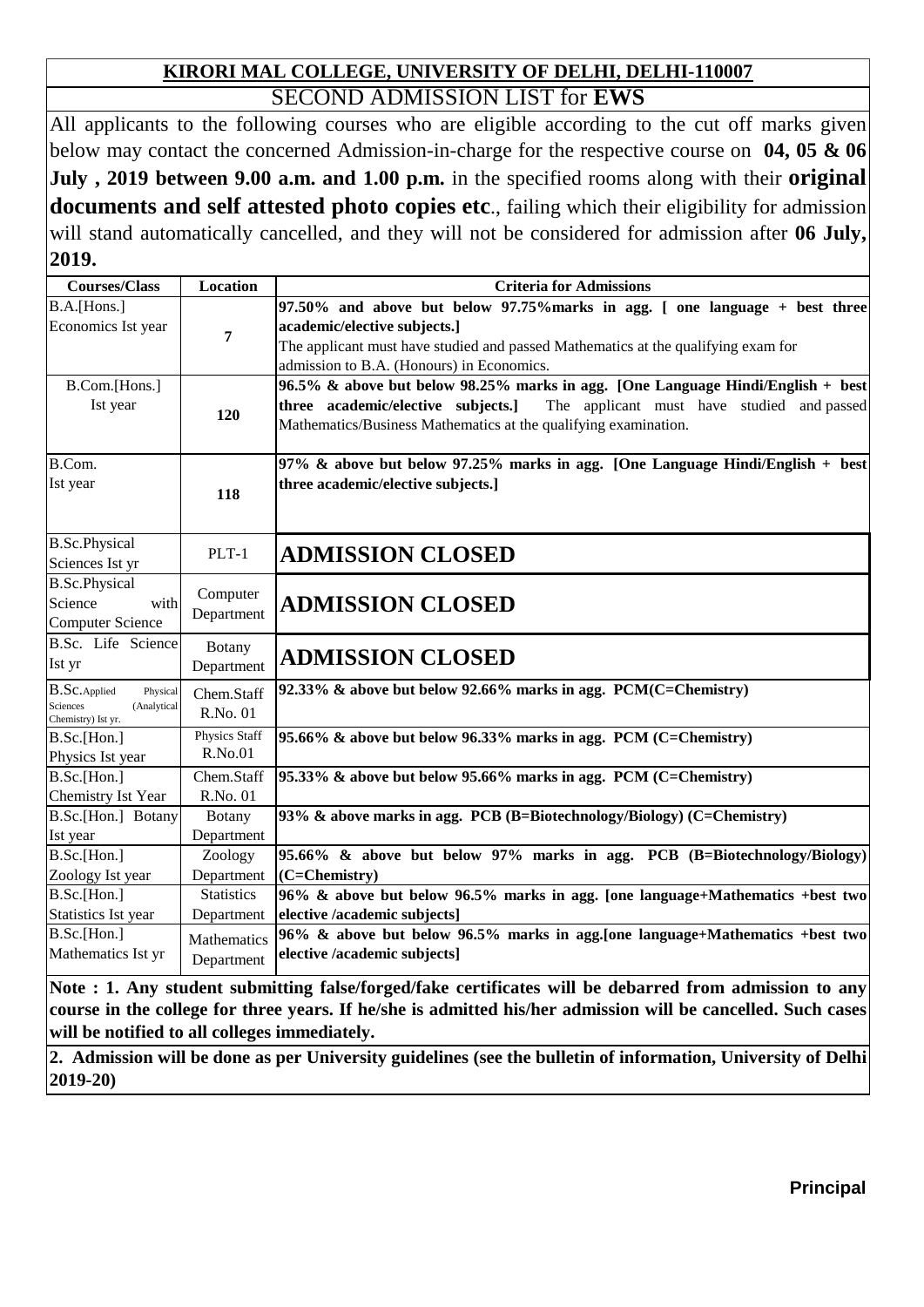**03.07.2019**

### SECOND ADMISSION LIST for **GENERAL CATEGORY**

All applicants to the following courses who are eligible according to the cut off marks given below may contact the concerned Admission-in-charge for the respective course on **04, 05 & 06 July , 2019 between 9.00 a.m. and 1.00 p.m.** in the specified rooms along with their **original documents and self attested photo copies etc**., failing which their eligibility for admission will stand automatically cancelled, and they will not be considered for admission after **06 July, 2019.**

| VV JUIY, 2017.<br><b>Courses/Class</b>                                  | <b>Location</b> | <b>Criteria for Admissions</b>                                                                                                                                                                                                    |
|-------------------------------------------------------------------------|-----------------|-----------------------------------------------------------------------------------------------------------------------------------------------------------------------------------------------------------------------------------|
| B.A. [Programme]<br>Ist year<br>Political Sciecne & History             | 20              | <b>ADMISSION CLOSED</b>                                                                                                                                                                                                           |
| B.A. [Programme]<br>Ist year<br>Political<br>Economics<br>&<br>Science  | 20              | <b>ADMISSION CLOSED</b>                                                                                                                                                                                                           |
| B.A. [Programme]<br>Ist year<br>Political<br>Science<br>&<br>Philosophy | 20              | <b>ADMISSION CLOSED</b>                                                                                                                                                                                                           |
| B.A. [Programme]<br>Ist year<br>History & Economics                     | 20              | <b>ADMISSION CLOSED</b>                                                                                                                                                                                                           |
| B.A. [Programme]<br>Ist year<br>Philosophy & History                    | 20              | 93.75% & above but below 94% marks in agg. [One Language +best]<br>three Academic/Elective Subjects]                                                                                                                              |
| B.A. [Programme]<br>Ist year<br>Economics & Philosophy                  | 20              | <b>ADMISSION CLOSED</b>                                                                                                                                                                                                           |
| B.A. [Programme]<br>Ist year<br>Bengali Disc. & Political<br>Science    | 20              | <b>ADMISSION CLOSED</b>                                                                                                                                                                                                           |
| B.A. [Programme]<br>Ist year<br>Bengali Disc. & History                 | 20              | 73% & above but below 76% marks in agg. [One Language + best]<br>three Academic/Elective Subjects]<br>Students seeking admission to B.A. (Prog.) with Bengali discipline should have qualified Bengali atleast<br>till Class VIII |
| B.A. [Programme]<br>Ist year<br>English Disc. & Political<br>Science    | 20              | <b>ADMISSION CLOSED</b>                                                                                                                                                                                                           |
| B.A. [Programme]<br>Ist year<br>Political<br>Hindi Disc. &<br>Sciecne   | 20              | 93.75% & above but below 94% marks in agg. [One Language +best]<br>three Academic/Elective Subjects]                                                                                                                              |
|                                                                         |                 | Note : 1. Any student submitting false/forged/fake certificates will be debarred from                                                                                                                                             |

**admission to any course in the college for three years. If he/she is admitted his/her admission will be cancelled. Such cases will be notified to all colleges immediately.**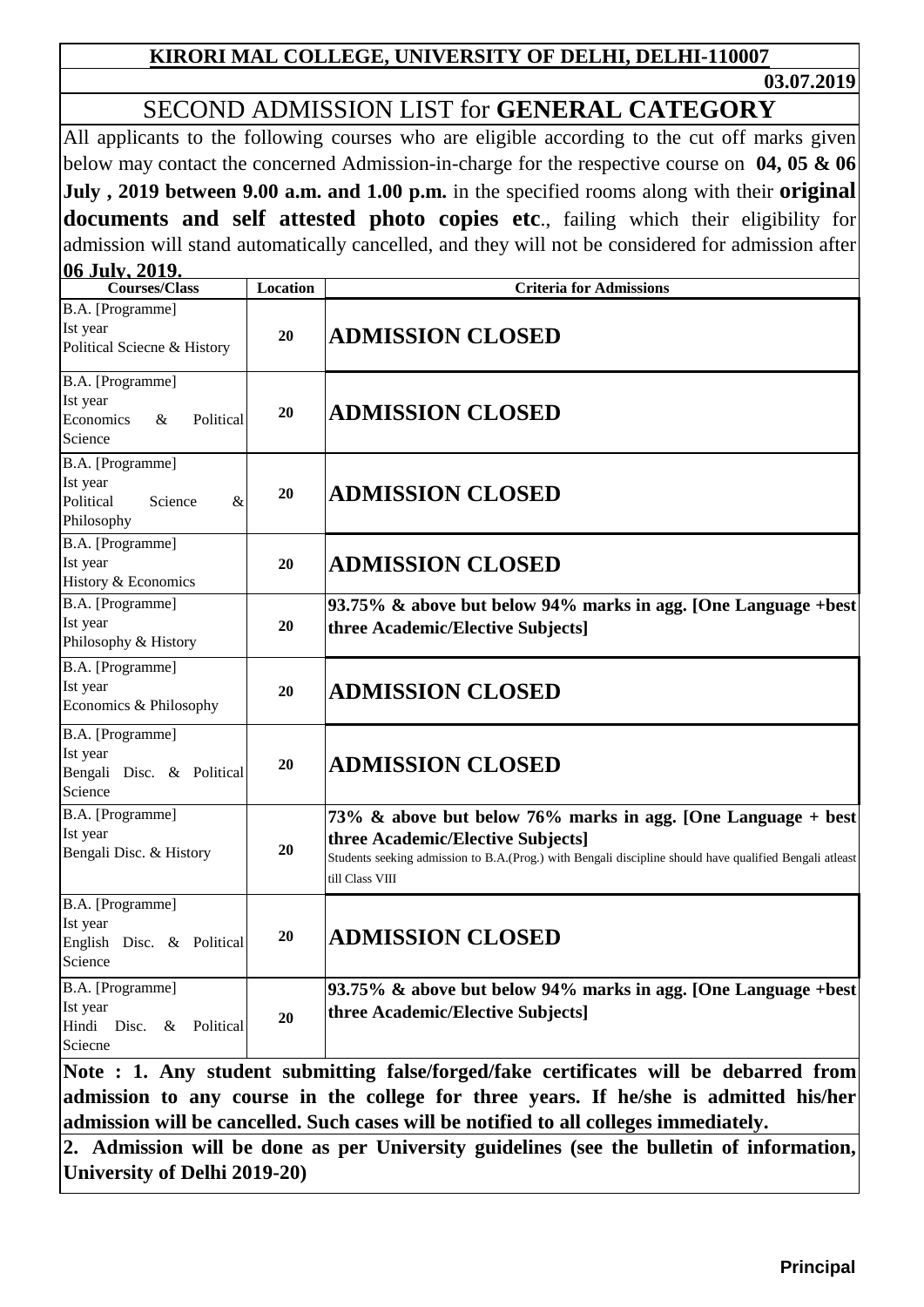**03.07.2019**

### SECOND ADMISSION LIST for **OBC CATEGORY**

All applicants to the following courses who are eligible according to the cut off marks given below may contact the concerned Admission-in-charge for the respective course on **04, 05 & 06 July , 2019 between 9.00 a.m. and 1.00 p.m.** in the specified rooms along with their **original documents and self attested photo copies etc**., failing which their eligibility for admission will stand automatically cancelled, and they will not be considered for admission after **06 July, 2019.**

| <b>Courses/Class</b>                                                     | <b>Location</b> | <b>Criteria for Admissions</b>                                                                                                                                                                                                 |
|--------------------------------------------------------------------------|-----------------|--------------------------------------------------------------------------------------------------------------------------------------------------------------------------------------------------------------------------------|
| B.A. [Programme]<br>Ist year<br>Political Sciecne & History              | 20              | <b>ADMISSION CLOSED</b>                                                                                                                                                                                                        |
| B.A. [Programme]<br>Ist year<br>Economics & Political Sciecne            | 20              | <b>ADMISSION CLOSED</b>                                                                                                                                                                                                        |
| B.A. [Programme]<br>Ist year<br><b>Political Sciecne</b><br>& Philosophy | 20              | <b>ADMISSION CLOSED</b>                                                                                                                                                                                                        |
| B.A. [Programme]<br>Ist year<br>History & Economics                      | 20              | <b>ADMISSION CLOSED</b>                                                                                                                                                                                                        |
| B.A. [Programme]<br>Ist year<br>Philosophy & History                     | 20              | 92.75% & above but below 93% marks in agg. [One Language<br>+best three Academic/Elective Subjects]                                                                                                                            |
| B.A. [Programme]<br>Ist year<br>Economics & Philosophy                   | 20              | 92.75% & above but below 93% marks in agg. [One Language +<br>best three Academic/Elective Subjects]                                                                                                                           |
| B.A. [Programme]<br>Ist year<br>Bengali Disc. & Political Science        | 20              | 72% & above but below 75% marks in agg. [One Language<br>+best three Academic/Elective Subjects]<br>Students seeking admission to B.A.(Prog.) with Bengali discipline should have qualified<br>Bengali atleast till Class VIII |
| B.A. [Programme]<br>Ist year<br>Bengali Disc. & History                  | 20              | 72% & above but below 75% marks in agg. [One Language<br>+best three Academic/Elective Subjects]<br>Students seeking admission to B.A.(Prog.) with Bengali discipline should have qualified<br>Bengali atleast till Class VIII |
| B.A. [Programme]<br>Ist year<br>English Disc. & Political Science        | 20              | <b>ADMISSION CLOSED</b>                                                                                                                                                                                                        |
| B.A. [Programme]<br>Ist year<br>Hindi Disc. & Political Sciecne          | 20              | 92.75% & above but below 93% marks in agg. [One Language<br>+best three Academic/Elective Subjects]                                                                                                                            |

**Note : 1. Any student submitting false/forged/fake certificates will be debarred from admission to any course in the college for three years. If he/she is admitted his/her admission will be cancelled. Such cases will be notified to all colleges immediately.**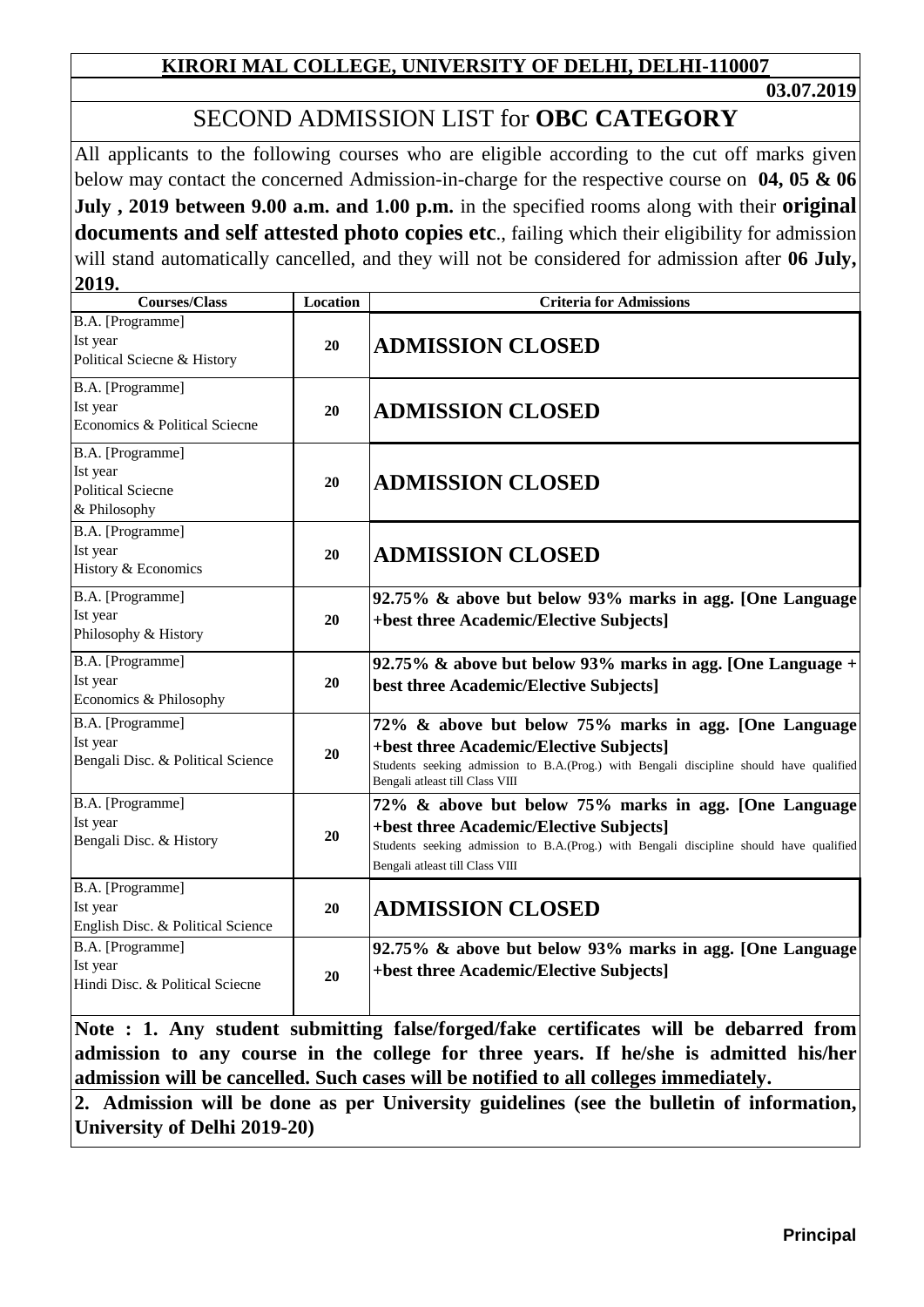**03.07.2019**

# SECOND ADMISSION LIST for **SC CATEGORY**

All applicants to the following courses who are eligible according to the cut off marks given below may contact the concerned Admission-in-charge for the respective course on **04, 05 & 06 July , 2019 between 9.00 a.m. and 1.00 p.m.** in the specified rooms along with their **original documents and self attested photo copies etc**., failing which their eligibility for admission will stand automatically cancelled, and they will not be considered for admission after **06 July, 2019.**

| <b>Courses/Class</b>                                                                                                                                                                                                                                                                                                                                               | Location | <b>Criteria for Admissions</b>                                                                                                                                                                                                   |
|--------------------------------------------------------------------------------------------------------------------------------------------------------------------------------------------------------------------------------------------------------------------------------------------------------------------------------------------------------------------|----------|----------------------------------------------------------------------------------------------------------------------------------------------------------------------------------------------------------------------------------|
| B.A. [Programme]<br>Ist year<br>Political Sciecne & History                                                                                                                                                                                                                                                                                                        | 20       | <b>ADMISSION CLOSED</b>                                                                                                                                                                                                          |
| B.A. [Programme]<br>Ist year<br>Economics<br>Political<br>$\&$                                                                                                                                                                                                                                                                                                     | 20       | 93.25% & above but below 93.5% marks in agg. [One Language $+$<br>best three Academic/Elective Subjects]                                                                                                                         |
| B.A. [Programme]<br>Ist year<br><b>Political Sciecne</b><br>& Philosophy                                                                                                                                                                                                                                                                                           | 20       | <b>ADMISSION CLOSED</b>                                                                                                                                                                                                          |
| B.A. [Programme]<br>Ist year<br>History & Economics                                                                                                                                                                                                                                                                                                                | 20       | 92.75% & above but below 93% marks in agg. [One Language $+$<br>best three Academic/Elective Subjects]                                                                                                                           |
| B.A. [Programme]<br>Ist year<br>Philosophy<br>& History                                                                                                                                                                                                                                                                                                            | 20       | 91.75% & above but below 92% marks in agg. [One Language +best]<br>three Academic/Elective Subjects]                                                                                                                             |
| B.A. [Programme]<br>Ist year<br>Economics & Philosophy                                                                                                                                                                                                                                                                                                             | 20       | 91.75% & above but below 92% marks in agg. [One Language +best]<br>three Academic/Elective Subjects]                                                                                                                             |
| B.A. [Programme]<br>Ist year<br>Bengali Disc. & Political<br>Science                                                                                                                                                                                                                                                                                               | 20       | 72% & above but below 74% marks in agg. [One Language +best]<br>three Academic/Elective Subjects]<br>Students seeking admission to B.A.(Prog.) with Bengali discipline should have qualified Bengali<br>atleast till Class VIII  |
| B.A. [Programme]<br>Ist year<br>Bengali Disc. & History                                                                                                                                                                                                                                                                                                            | 20       | 72% & above but below 74% marks in agg. [One Language + best]<br>three Academic/Elective Subjects]<br>Students seeking admission to B.A.(Prog.) with Bengali discipline should have qualified Bengali<br>atleast till Class VIII |
| B.A. [Programme]<br>Ist year<br>English<br>Disc. & Political<br>Science                                                                                                                                                                                                                                                                                            | 20       | 91.75% & above but below 92% marks in agg. [One Language +best]<br>three Academic/Elective Subjects]                                                                                                                             |
| B.A. [Programme]<br>Ist year<br>Political<br>Hindi<br>Disc.<br>&<br>Sciecne                                                                                                                                                                                                                                                                                        | 20       | 91.75% & above but below 92% marks in agg. [One Language +best]<br>three Academic/Elective Subjects]                                                                                                                             |
| Note : 1. Any student submitting false/forged/fake certificates will be debarred from<br>admission to any course in the college for three years. If he/she is admitted his/her<br>admission will be cancelled. Such cases will be notified to all colleges immediately.<br>2. Admission will be dane as non-University suidelines (see the bulletin of information |          |                                                                                                                                                                                                                                  |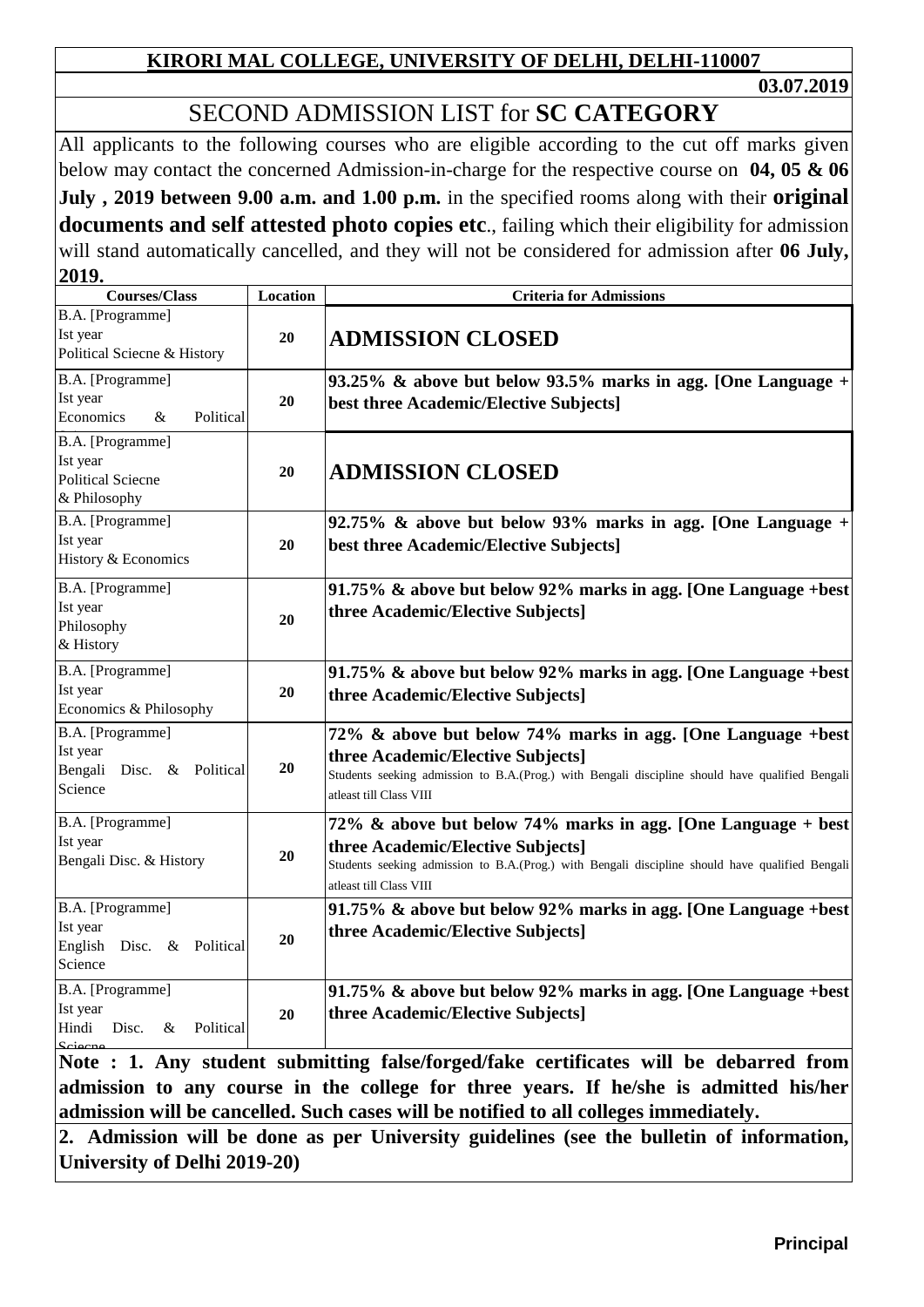**03.07.2019**

### SECOND ADMISSION LIST for **ST CATEGORY**

All applicants to the following courses who are eligible according to the cut off marks given below may contact the concerned Admission-in-charge for the respective course on **04, 05 & 06 July , 2019 between 9.00 a.m. and 1.00 p.m.** in the specified rooms along with their **original documents and self attested photo copies etc**., failing which their eligibility for admission will stand automatically cancelled, and they will not be considered for admission after **06 July, 2019.**

| 4V. J<br><b>Courses/Class</b>                                            | Location | <b>Criteria for Admissions</b>                                                                                                                                                                                                        |
|--------------------------------------------------------------------------|----------|---------------------------------------------------------------------------------------------------------------------------------------------------------------------------------------------------------------------------------------|
| B.A. [Programme]<br>Ist year<br>Political Sciecne & History              | 20       | 95% & above but below 95.5% marks in agg. [One Language + best]<br>three Academic/Elective Subjects]                                                                                                                                  |
| B.A. [Programme]<br>Ist year<br>Economics<br>&<br>Political<br>Sciecne   | 20       | 95.25% & above but below 95.5% marks in agg. [One Language + best]<br>three Academic/Elective Subjects]                                                                                                                               |
| B.A. [Programme]<br>Ist year<br><b>Political Sciecne</b><br>& Philosophy | 20       | 93.5% & above but below 94% marks in agg. [One Language +best]<br>three Academic/Elective Subjects]                                                                                                                                   |
| B.A. [Programme]<br>Ist year<br>History & Economics                      | 20       | 94.75% & above but below 95% marks in agg. [One Language + best]<br>three Academic/Elective Subjects]                                                                                                                                 |
| B.A. [Programme]<br>Ist year<br>Philosophy<br>& History                  | 20       | 93.5% & above but below 94% marks in agg. [One Language +best]<br>three Academic/Elective Subjects]                                                                                                                                   |
| B.A. [Programme]<br>Ist year<br>Economics & Philosophy                   | 20       | 93.75% & above but below 94% marks in agg. [One Language + best]<br>three Academic/Elective Subjects]                                                                                                                                 |
| B.A. [Programme]<br>Ist year<br>Bengali Disc. & Political<br>Science     | 20       | 72% & above but below 76% marks in agg. [One Language +best three<br><b>Academic/Elective Subjects]</b><br>Students seeking admission to B.A.(Prog.) with Bengali discipline should have qualified Bengali atleast till<br>Class VIII |
| B.A. [Programme]<br>Ist year<br>Bengali Disc. & History                  | 20       | 72% & above but below 76% marks in agg. [One Language +best three<br><b>Academic/Elective Subjects]</b><br>Students seeking admission to B.A.(Prog.) with Bengali discipline should have qualified Bengali atleast till<br>Class VIII |
| B.A. [Programme]<br>Ist year<br>English Disc. & Political<br>Science     | 20       | 93.75% & above but below 94% marks in agg. [One Language +best]<br>three Academic/Elective Subjects]                                                                                                                                  |
| B.A. [Programme]<br>Ist year<br>Hindi Disc.<br>Political<br>&<br>Sciecne | 20       | 93.5% & above but below 94% marks in agg. [One Language +best]<br>three Academic/Elective Subjects]                                                                                                                                   |

**Note : 1. Any student submitting false/forged/fake certificates will be debarred from admission to any course in the college for three years. If he/she is admitted his/her admission will be cancelled. Such cases will be notified to all colleges immediately.**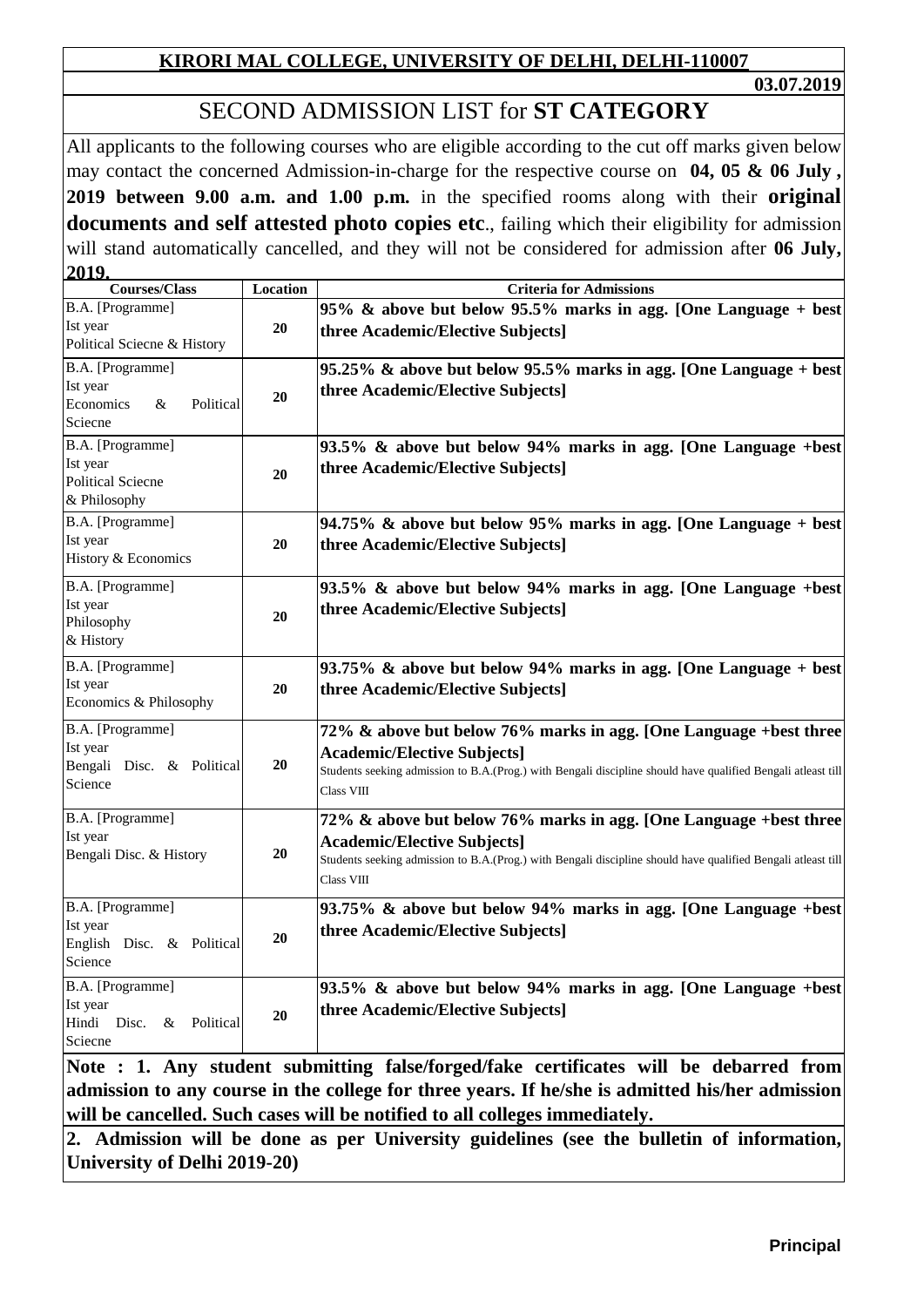**03.07.2019**

## SECOND ADMISSION LIST for **PH CATEGORY**

All applicants to the following courses who are eligible according to the cut off marks given below may contact the concerned Admission-in-charge for the respective course on **04, 05 & 06 July , 2019 between 9.00 a.m. and 1.00 p.m.** in the specified rooms along with their **original documents and self attested photo copies etc**., failing which their eligibility for admission will stand automatically cancelled, and they will not be considered for admission after **06 July, 2019.**

| <b>Courses/Class</b>                                                     | Location | <b>Criteria for Admissions</b>                                                                                                                                                                                                     |
|--------------------------------------------------------------------------|----------|------------------------------------------------------------------------------------------------------------------------------------------------------------------------------------------------------------------------------------|
| B.A. [Programme]<br>Ist year<br>Political Sciecne & History              | 20       | 93.25% & above but below 93.5% marks in agg. [One Language + best]<br>three Academic/Elective Subjects]                                                                                                                            |
| B.A. [Programme]<br>Ist year<br>Economics<br>Political<br>&              | 20       | 93.25% & above but below 93.5% marks in agg. [One Language + best]<br>three Academic/Elective Subjects]                                                                                                                            |
| B.A. [Programme]<br>Ist year<br><b>Political Sciecne</b><br>& Philosophy | 20       | 91.75% & above but below 92% marks in agg. [One Language +best<br>three Academic/Elective Subjects]                                                                                                                                |
| B.A. [Programme]<br>Ist year<br>History & Economics                      | 20       | 92.75% & above but below 93% marks in agg. [One Language + best<br>three Academic/Elective Subjects]                                                                                                                               |
| B.A. [Programme]<br>Ist year<br>Philosophy<br>& History                  | 20       | 91.75% & above but below 92% marks in agg. [One Language +best]<br>three Academic/Elective Subjects]                                                                                                                               |
| B.A. [Programme]<br>Ist year<br>Economics & Philosophy                   | 20       | 91.75% & above but below 92% marks in agg. [One Language + best]<br>three Academic/Elective Subjects]                                                                                                                              |
| B.A. [Programme]<br>Ist year<br>Bengali Disc. & Political<br>Science     | 20       | 73.75% & above but below 74% marks in agg. [One Language +best]<br>three Academic/Elective Subjects]<br>Students seeking admission to B.A.(Prog.) with Bengali discipline should have qualified Bengali atleast till<br>Class VIII |
| B.A. [Programme]<br>Ist year<br>Bengali Disc. & History                  | 20       | 73.75% & above but below 74% marks in agg. [One Language +best<br>three Academic/Elective Subjects]<br>Students seeking admission to B.A.(Prog.) with Bengali discipline should have qualified Bengali atleast till<br>Class VIII  |
| B.A. [Programme]<br>Ist year<br>English Disc. & Political<br>Science     | 20       | 91.75% & above but below 92% marks in agg. [One Language +best]<br>three Academic/Elective Subjects]                                                                                                                               |
| B.A. [Programme]<br>Ist year<br>Hindi Disc.<br>Political<br>&<br>Sciecne | 20       | 91.75% & above but below 92% marks in agg. [One Language +best]<br>three Academic/Elective Subjects]                                                                                                                               |

**Note : 1. Any student submitting false/forged/fake certificates will be debarred from admission to any course in the college for three years. If he/she is admitted his/her admission will be cancelled. Such cases will be notified to all colleges immediately.**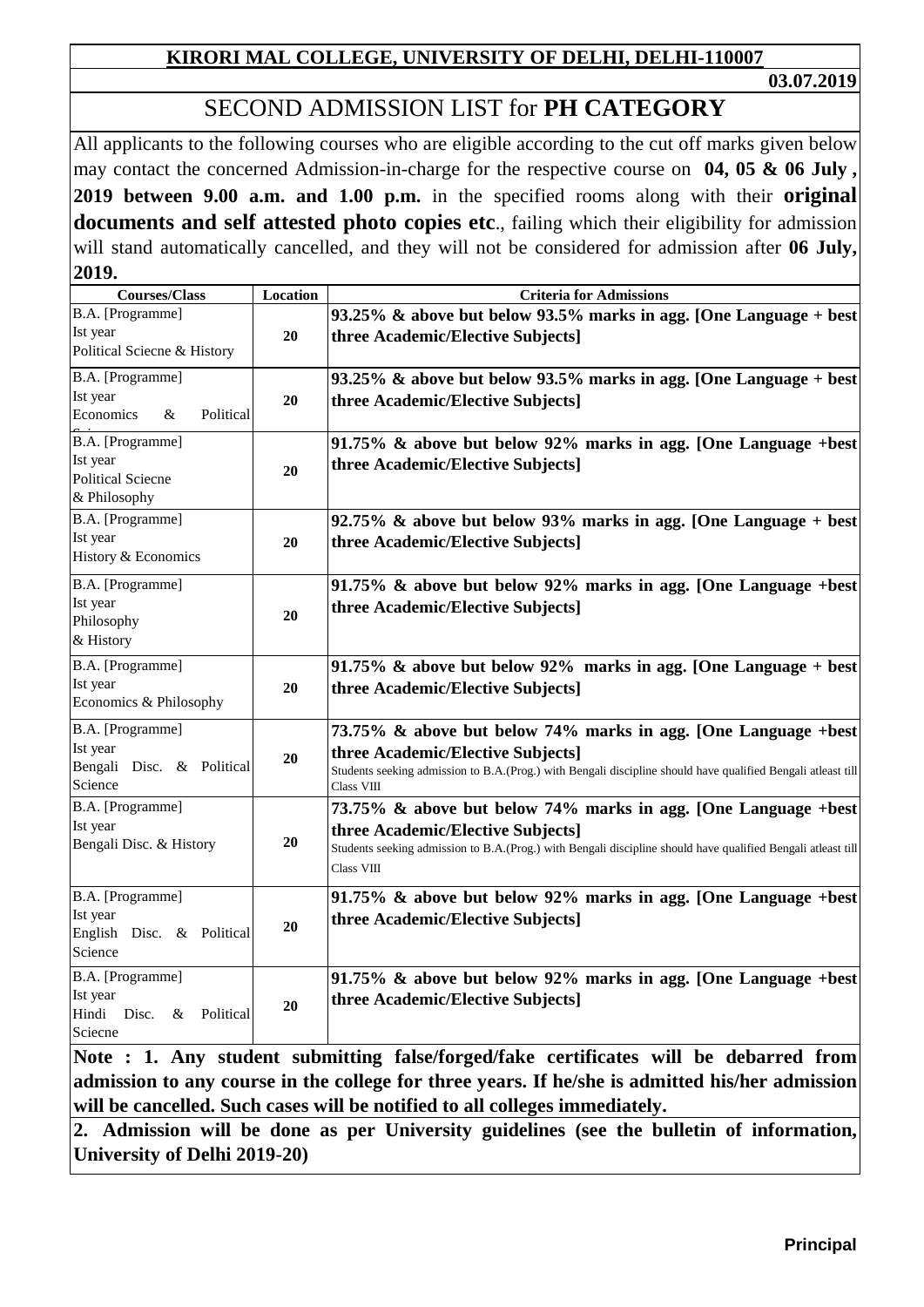# SECOND ADMISSION LIST for **KASHMIRI MIGRANTS**

All applicants to the following courses who are eligible according to the cut off marks given below may contact the concerned Admission-in-charge for the respective course on **04, 05 & 06 July , 2019 between 9.00 a.m. and 1.00 p.m.** in the specified rooms along with their **original documents and self attested photo copies etc**., failing which their eligibility for admission will stand automatically cancelled, and they will not be considered for admission after **06 July, 2019.**

| <b>Courses/Class</b>                                                     | Location | <b>Criteria for Admissions</b>                                                                                                                                                                                                        |
|--------------------------------------------------------------------------|----------|---------------------------------------------------------------------------------------------------------------------------------------------------------------------------------------------------------------------------------------|
| B.A. [Programme]<br>Ist year<br>Political Sciecne & History              | 20       | 92% & above but below 92.5% marks in agg. [One Language + best]<br>three Academic/Elective Subjects]                                                                                                                                  |
| B.A. [Programme]<br>Ist year<br>Economics<br>Political<br>&<br>Sciecne   | 20       | 92.25% & above but below 92.5% marks in agg. [One Language + best]<br>three Academic/Elective Subjects]                                                                                                                               |
| B.A. [Programme]<br>Ist year<br><b>Political Sciecne</b><br>& Philosophy | 20       | 90.5% & above but below 91% marks in agg. [One Language +best]<br>three Academic/Elective Subjects]                                                                                                                                   |
| B.A. [Programme]<br>Ist year<br>History & Economics                      | 20       | 91.75% & above but below 92% marks in agg. [One Language + best]<br>three Academic/Elective Subjects]                                                                                                                                 |
| B.A. [Programme]<br>Ist year<br>Philosophy<br>& History                  | 20       | 90.5% & above but below 91% marks in agg. [One Language +best]<br>three Academic/Elective Subjects]                                                                                                                                   |
| B.A. [Programme]<br>Ist year<br>Economics & Philosophy                   | 20       | $90.75\%$ & above but below 91% marks in agg. [One Language + best]<br>three Academic/Elective Subjects]                                                                                                                              |
| B.A. [Programme]<br>Ist year<br>Bengali Disc. & Political<br>Science     | 20       | 71% & above but below 73% marks in agg. [One Language +best three<br><b>Academic/Elective Subjects]</b><br>Students seeking admission to B.A.(Prog.) with Bengali discipline should have qualified Bengali<br>atleast till Class VIII |
| B.A. [Programme]<br>Ist year<br>Bengali Disc. & History                  | 20       | 69% & above but below 73% marks in agg. [One Language + best]<br>three Academic/Elective Subjects]<br>Students seeking admission to B.A.(Prog.) with Bengali discipline should have qualified Bengali atleast till<br>Class VIII      |
| B.A. [Programme]<br>Ist year<br>English Disc. & Political<br>Science     | 20       | 90.75% & above but below 91% marks in agg. [One Language +best]<br>three Academic/Elective Subjects]                                                                                                                                  |
| B.A. [Programme]<br>Ist year<br>Hindi Disc. & Political<br>Sciecne       | 20       | 90.5% & above but below 91% marks in agg. [One Language +best]<br>three Academic/Elective Subjects]                                                                                                                                   |

**Note : 1. Any student submitting false/forged/fake certificates will be debarred from admission to any course in the college for three years. If he/she is admitted his/her admission will be cancelled. Such cases will be notified to all colleges immediately.**